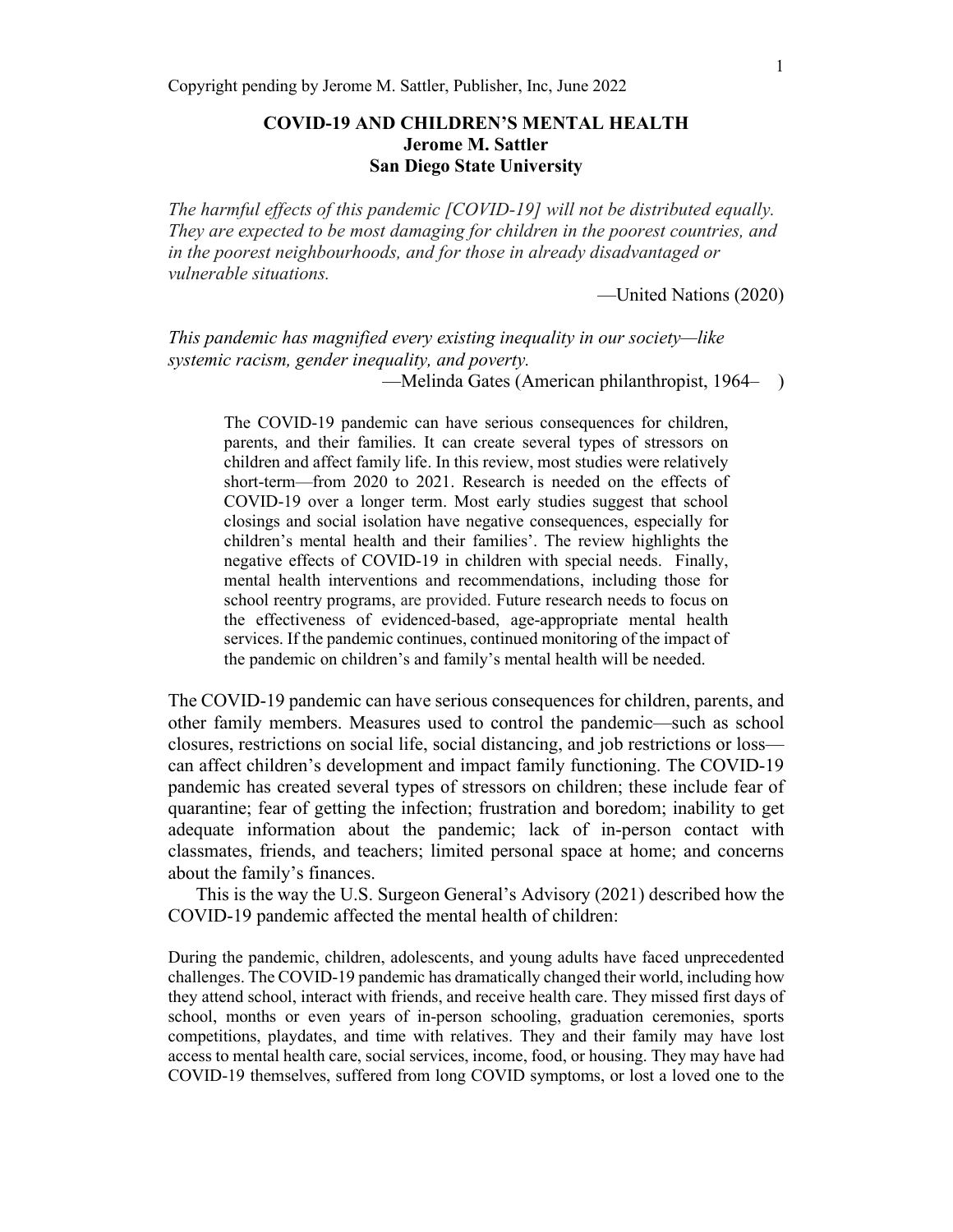disease—it's estimated that as of June 2021, more than 140,000 children in the US had lost a parent or grandparent caregiver to COVID-19. (p. 9)

To help people understand how children and families have been functioning during the COVID-19 pandemic, Salmon (2021) offered the following:

We need to take account of the multiple systems within which families live. Mothers with children at home have been identified as suffering more than other groups; they are vulnerable to heightened depression, anxiety, and other mental health problems, especially when they are living in conditions of financial and food insecurity, poverty, job loss, and other systemic pressures. Caregiver psychological difficulties and stress have implications for children's mental health and development. Specifically, increases in caregiver mental health problems—and of pandemic-related stressors more generally—can increase the risk of negative, relationship damaging cycles between parent and child, which can maintain and escalate children's mental health problems. Caregiver mental health problems can also reduce children's opportunities for engaging in everyday conversations that are crucial for cognitive and emotional development. (p. 564, with changes in notation)

### **RISK FACTORS**

Following are some risk factors that may affect a child's mental health during the COVID-19 pandemic (U.S. Surgeon General's Advisory, 2021):

- Being worried about COVID-19
- Experiencing disruptions in routine
- Experiencing financial instability, food shortages, or housing instability
- Having adverse childhood experiences such as abuse, neglect, community violence, or discrimination
- Having had mental health challenges before the pandemic
- Having parents or caregivers at elevated risk of burnout
- Having parents or caregivers who are frontline workers and thus unable to avoid potential exposure to the virus
- Living in an area with severe COVID-19 outbreaks
- Living in an urban area
- Losing a family member or caregiver to COVID-19

Following are groups of children who are at greater than average risk of developing mental health problems during the COVID-19 pandemic (U.S. Surgeon General's Advisory, 2021):

- Children in immigrant households
- Children in rural areas
- Children involved with the juvenile justice or child welfare system, runaway children, and children experiencing homelessness
- Children who are discriminated against in the health care system
- Children with intellectual and developmental disabilities
- Children with multiple risk factors
- Children with previous mental health conditions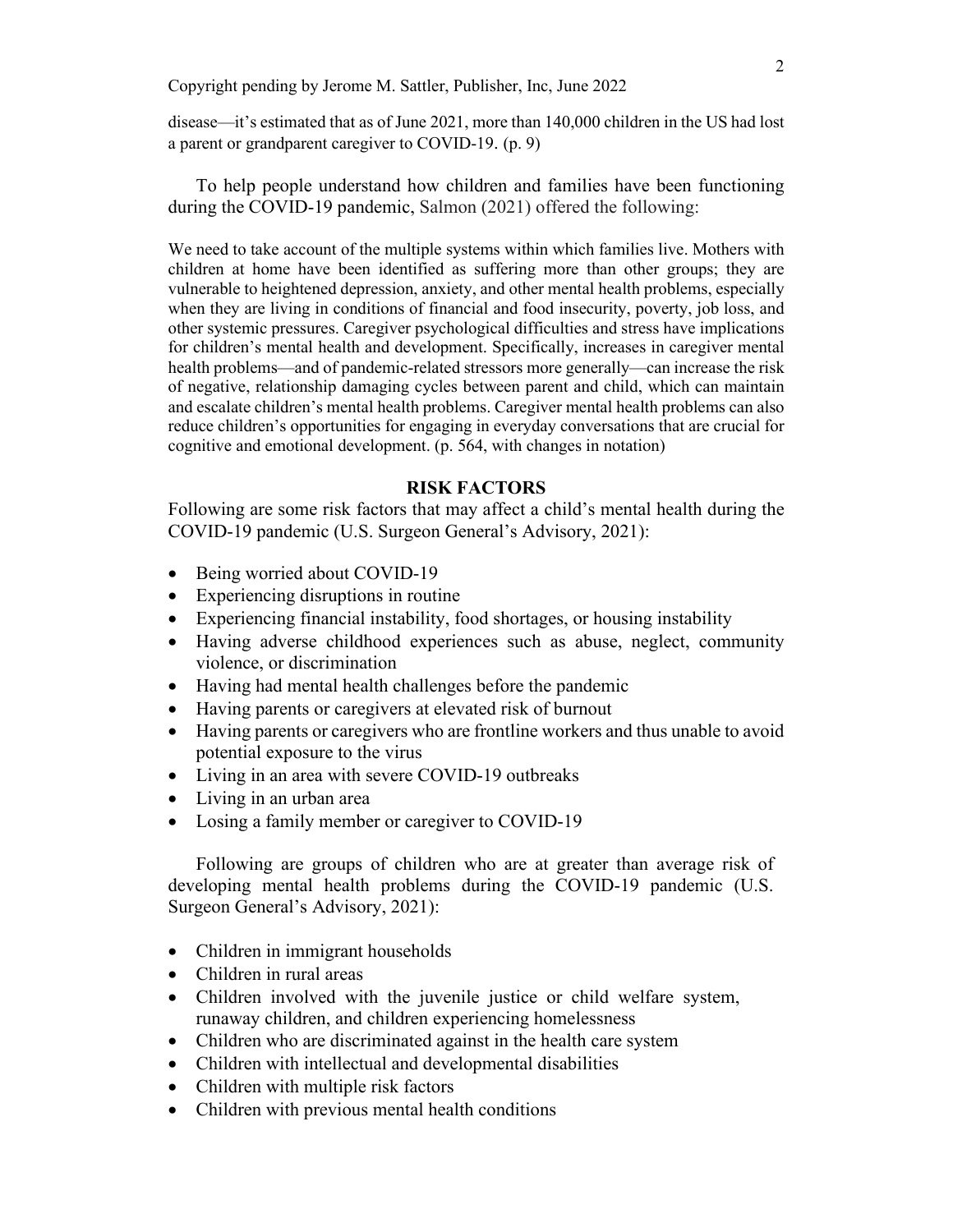- Ethnic minority children
- LGBTQ+ children
- Low-income children

#### **FAMILY LIFE AND COVID-19**

Here are some examples of how COVID-19 affects family life (Barth et al., 2021; Bauman, 2021; Caroppo et al., 2021; Centers for Disease Control and Prevention, 2022; Gosangi et al., 2021; Jones et al., 2021):

- Changes in routines may lead to social and interpersonal problems (e.g., having to physically distance from extended family members, friends, and worship community).
- School closures may lead to lack of daily structure, inadequate educational exposure, or lack of special services (e.g., changing from a structured learning environment to a virtual learning environment; changing from an in-person school environment to a home environment; facing limits on day care; facing problems in technology access and connectivity, especially for children with special needs; having no access to essential developmental services like occupational, behavioral, or speech therapy; having no access to athletic programs or vocational educational programs; experiencing fatigue from online video conferencing—commonly referred to as "Zoom fatigue").
- Breaks may occur in the continuity of health care (e.g., the child may miss wellchild and immunization visits; have limited access to mental, speech, and occupational health services; and experience changes in personal health).
- The child may experience grief from missing significant life events (e.g., birthdays, graduations, talent shows, proms, vacations, and births).
- Security and safety may be diminished (e.g., the child may experience housing and food insecurity, increased exposure to intimate partner violence and abuse, online threats of harm, threat of physical illness, and uncertainty about the future).
- Changes may occur in emotions and personality  $(e.g., the child may experience)$ emotion regulation difficulties; hypervigilance; feelings of despair, anxiety, and distrust; fear of catching the virus or infecting caregivers; panic; guilt associated with infecting others; isolation; loneliness; boredom; and restriction).
- Changes in time spent online may place children at an increased risk for online sexual exploitation, cyberbullying, risk-taking behavior, and exposure to other potentially harmful online content.
- Decreased physical activity may lead to cardiovascular risks (e.g., increased waist circumference, higher blood pressure, higher total cholesterol, increased body mass index, and childhood obesity).
- Changes in the family environment—parents becoming depressed, stressed, angry, or bored and misusing substances—may lead to increased tension within the family (e.g., increased family discord, inconsistent discipline, child maltreatment, intimate partner violence, and sexual violence).
- Changes in lifestyle may lead to greater use of alcohol and cannabis.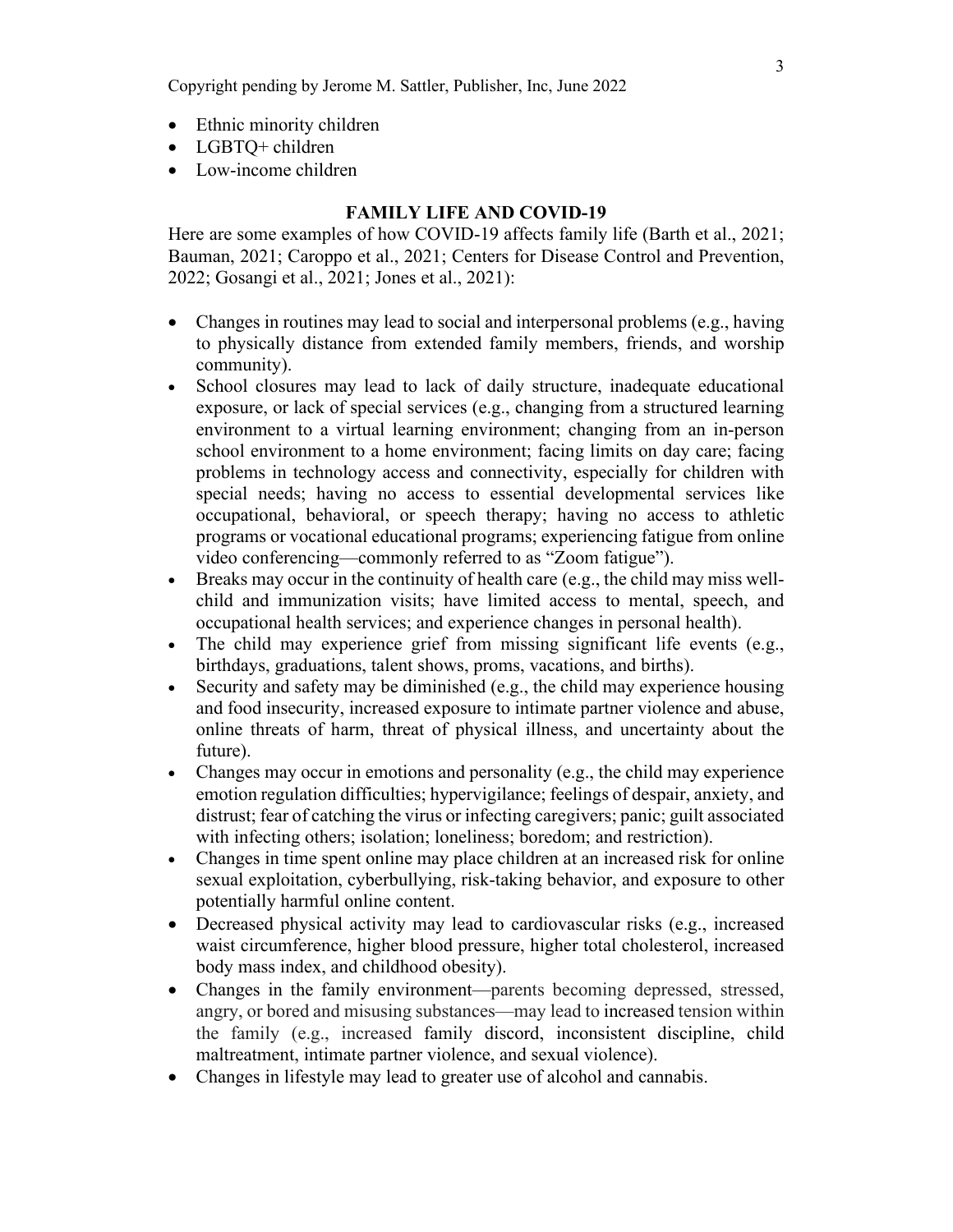• Changes in routines can also lead to beneficial effects (e.g., closure of schools can lead to a reduction in the child's anxiety; fewer infections in the child's environment; an increase in learning because disruptive factors—such as an unfavorable class structure, unkind teachers, direct bullying, and discrimination based on ethnicity or sexual orientation—are eliminated; more sleep; and more time for parents to give individual time to the child).

## **RESEARCH STUDIES WITH CHILDREN AND FAMILIES ON COVID-19**

The studies described below represent a sample of the many studies conducted worldwide that have focused on the effects of the COVID-19 pandemic on children and families. At the time of this review, most studies were relatively short-term. Research is needed on the effects of COVID-19 over a longer term. Most studies suggest that the school closings and social isolation connected with COVID-19 have negative consequences for children and their families. However, although children may have decreased opportunities to interact in person with one another and thus may become more emotionally removed from their peers, they also may become more intimately involved in family relationships (Polack et al., 2021) or experience a reduction in internalizing, externalizing, and other problems (Penner et al., 2021). Table COVID-1 shows consequences of possible family events associated with COVID-19.

#### **UNITED STATES**

**Preschool and middle childhood.** A survey was conducted from May to June 2020 with 169 mothers of preschool children. It showed that the COVID-19 pandemic had an adverse effect on the mental health of the children (e.g., elevated depressive and externalizing symptoms; Glynn et al., 2021).

In a survey conducted from March to April 2020, many of the 561 parents (hourly service workers) with a young child (ages 2 to 7 years) reported that they experienced hardships during the COVID-19 pandemic (Gassman-Pines et al., 2020). The parents experienced job loss, income loss, caregiving burden, and illness, and both parents' and children's mental health worsened.

In May to July 2020, a study of 469 parents of middle to high socioeconomic status and their children aged 2 to 13 years found high stress levels during the COVID-19 pandemic (Eales et al., 2021).

**Middle childhood.** In April and May 2020, 129 families of various socioeconomic levels reported that stress levels increased in both children (*M* age = 9.9 years) and parents during the COVID-19 pandemic (Feinberg et al., 2021).

In May 2020, a survey was conducted of 595 families of various socioeconomic levels with children aged 7 to 17 years. It found that parents who had limited access to COVID-19 information reported that their children had more fear, impairment, and safety behaviors than parents who had better access to COVID-19 information (Gregus et al., 2022).

In the fall of 2019 and again from February to May 2020, 116 Latino American families and their 215 children (*M* age = 9.7 years) were surveyed (Sun et al., 2021).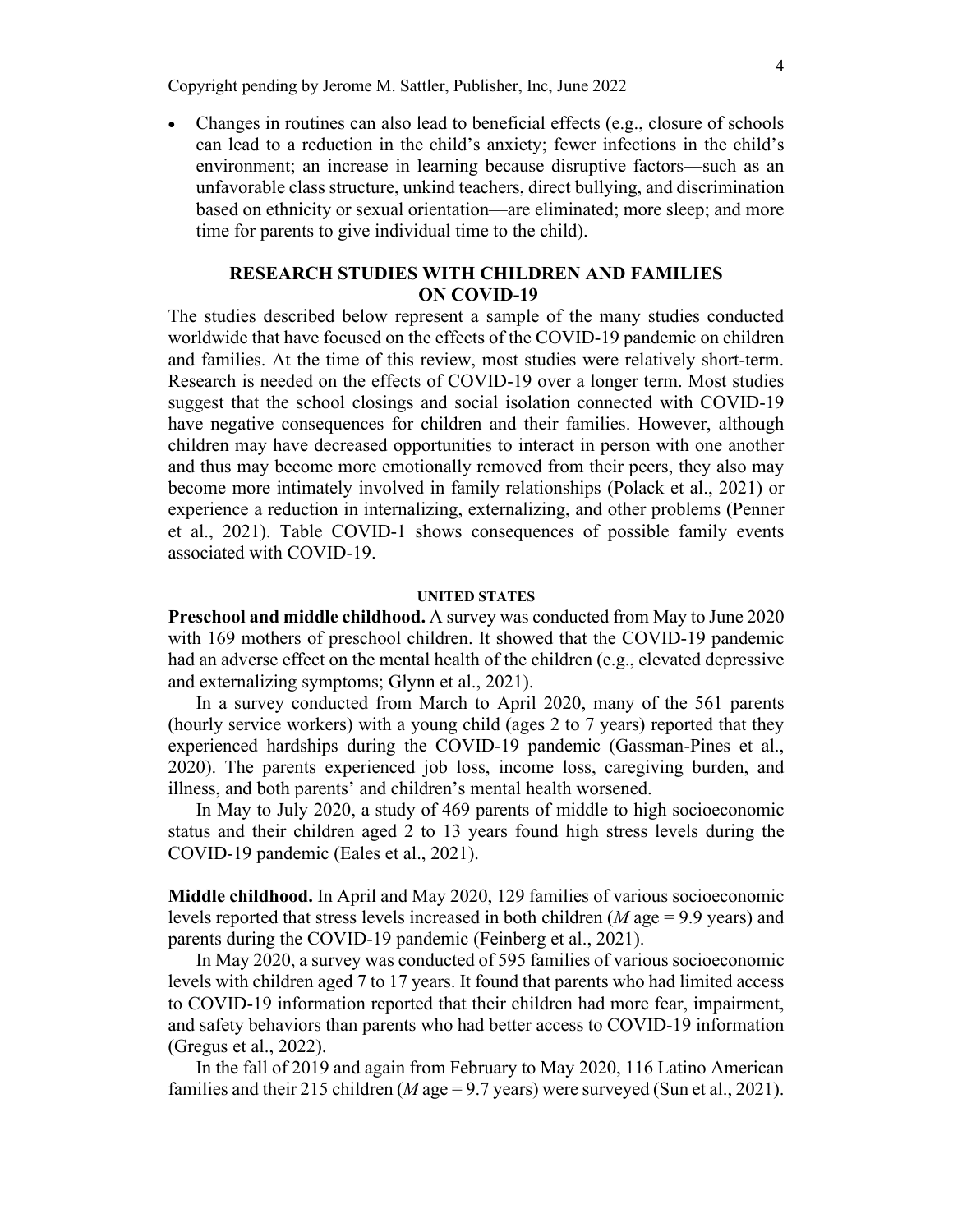The findings revealed that school closings tended to have a positive effect on sibling relationships in families with higher socioeconomic status and child enculturation.

| Associated with impacts of COVID-19 on Families |                                                                                                                                                                                                                                          |                                                                                                                                                                                                                                                      |
|-------------------------------------------------|------------------------------------------------------------------------------------------------------------------------------------------------------------------------------------------------------------------------------------------|------------------------------------------------------------------------------------------------------------------------------------------------------------------------------------------------------------------------------------------------------|
| <b>Family Event</b>                             | <b>Sources of Anxiety</b>                                                                                                                                                                                                                | <b>Behavioral or</b><br><b>Emotional</b><br><b>Consequences</b>                                                                                                                                                                                      |
| General impact                                  | Death in family or of someone close<br>Lack of in-person contact with<br>others<br><b>Physical illness</b><br>Quarantine/lockdown<br>Reduced physical activity<br><b>Travel restrictions</b><br>Uncertainty about pandemic's<br>duration | Academic regression<br>Acting-out behavior<br>Anxiety<br>Depression<br><b>Emotional distress</b><br><b>Frustration and</b><br>boredom<br>Problems with self-<br>regulation<br>PTSD-like symptoms<br>Sleep problems<br><b>Stress</b><br>Substance use |
| Job loss                                        | Difficulties paying rent or mortgage<br><b>Financial insecurity</b>                                                                                                                                                                      | Anxiety<br>Depression<br>Loss of life satisfaction                                                                                                                                                                                                   |
| <b>Marital conflict</b>                         | Child maltreatment<br>Disagreement about child care<br>Intimate partner violence                                                                                                                                                         | Disappointment<br><b>Discomfort</b><br>Hurt feelings                                                                                                                                                                                                 |
| Dissolution of<br>marriage                      | Uncertainty                                                                                                                                                                                                                              | Anger<br>Depression<br>Guilt<br>Pain                                                                                                                                                                                                                 |

## **Table COVID-1 Sources of Anxiety and Behavioral or Emotional Consequences Associated with Impacts of COVID-19 on Families**

**Adolescence**. In May and June 2020, 682 families with an adolescent-age child were surveyed. The results showed that during this time parents and children lived and worked in a more confined space, had routines disrupted, and experienced heightened noise and crowded conditions (Cassinat et al., 2021). As a result, several parenting processes and family relationships changed: (a) Parents reduced the amount of autonomy they gave to their children, (b) more conflicts arose between mothers and children, fathers and children, and siblings, and (c) intimacy decreased between fathers and children and between siblings. Overall, the COVID-19 pandemic led to increased strain and stress within many families.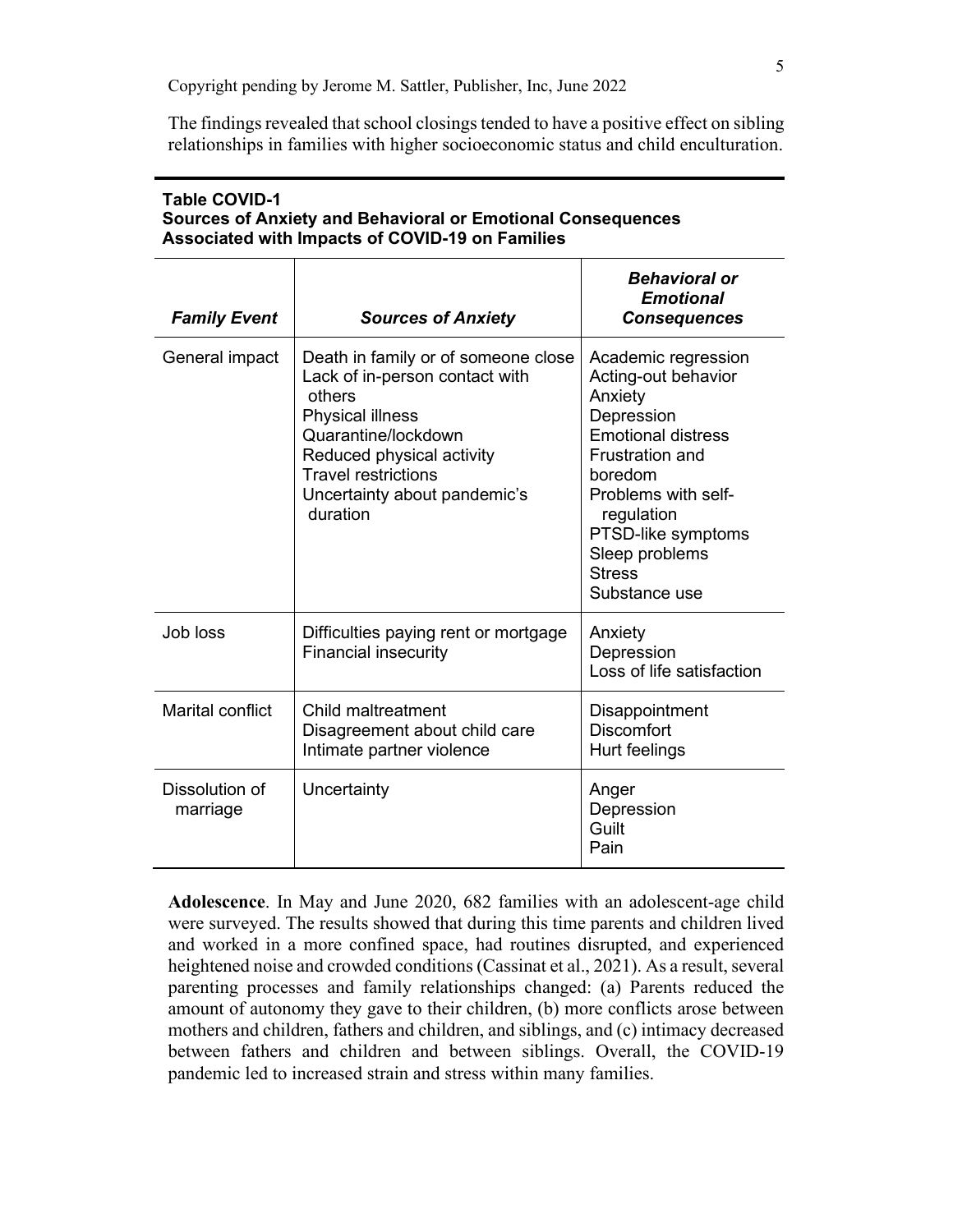**From birth to 17 years of age.** In June 2020, 1,100 parents with children from birth to 17 years of age participated in a national survey (Patrick et al., 2020). The findings indicated that "Worsening mental health for parents occurred alongside worsening behavioral health for children in nearly 1 in 10 families, among whom 48% reported loss of regular child care, 16% reported change in insurance status, and 11% reported worsening food security" (p. 1).

#### **AUSTRALIA**

**Adolescence.** A survey of 248 adolescents (*M* age = 14.4 years) was conducted 12 months before and two months after the COVID-19 pandemic started when restrictions were implemented. The findings indicated that depression and anxiety increased and life satisfaction decreased (Magson et al., 2021). Adolescents who had increased mental health problems had more worries, online learning difficulties, and conflicts with parents. In contrast, adolescents who adhered to stayat-home orders and yet felt socially connected had fewer mental health problems. The investigators concluded that adolescents in their sample were "more concerned about the government restrictions designed to contain the spread of the virus, than the virus itself" (p. 44).

### **CANADA**

**Preschool and middle childhood.** A study was conducted between May 2020 and January 2021 with mothers of 375 low-income children between 4 and 6.5 years of age. It showed that both the children and their mothers experienced challenges related to the mothers' taking on the role of a teacher and balancing their children's remote learning with other responsibilities during the COVID-19 pandemic (Burns et al., 2022). Children faced challenges related to not being motivated to study and having limited socialization with other children. Overall, the online educational experiences were difficult for many children and their mothers.

In a survey conducted between May and November 2020 of 183 low-income Canadian mothers, mental health was found to be better when they had a high degree of satisfaction with social supports during the COVID-19 pandemic and when their young children  $(M = 5.31$  years) had a stable history of early childhood education and care (Saleem et al., 2022).

**Middle childhood.** From 2017 to 2019 and again from May to July 2020, 846 mother–child dyads (children ages 9 to 11 years) were surveyed (McArthur et al., 2021). Children were less depressed and happier when they had positive parent– child connections, healthy device use (e.g., limits on duration), and healthy sleep habits (e.g., adequate duration of sleep).

**Middle childhood and adolescence.** From May to September 2020 and from June to November 2020, 742 parents and 215 children between 10 and 18 years of age were surveyed (Rizeq et al., 2021). The mean time between the two surveys was 42.2 days. The results indicated that children and parents with preexisting psychosocial and economic vulnerability were more likely to have increased mental health difficulties and stress.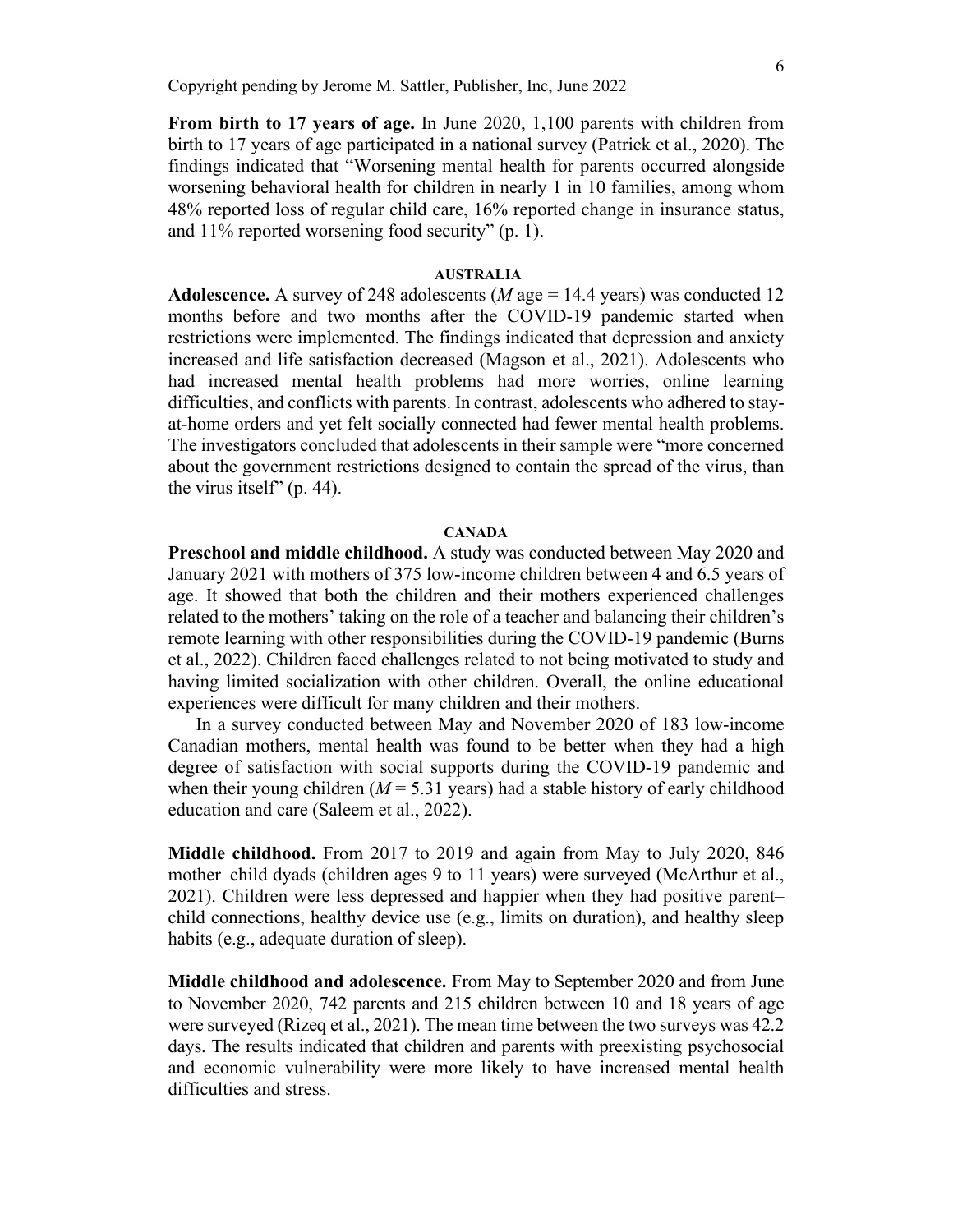#### **CHINA**

**Middle childhood.** A study of 733 middle school children (7th to 9th graders) and their parents between April and May 2020 indicated that mental health difficulties were associated with online learning difficulties and with cyberbullying (Ye et al., 2022). In addition, children had fewer mental health difficulties and were more academically engaged if they had authoritative parenting and positive student– teacher relationships. In contrast, under authoritarian parenting, children had more mental health difficulties.

#### **CHINA AND TURKEY**

**From birth to 20 years of age.** A meta-analysis of 23 studies conducted in China and Turkey from December 2019 to September 2020 with 57,927 children showed increased rates of depression, anxiety, sleep disorders, and posttraumatic stress symptoms (Ma et al., 2021).

#### **ENGLAND**

**Middle childhood and adolescence.** In a survey conducted in July 2020, COVID-19's negative impact on the mental health of children 10 to 16 years of age was found to be more evident among those who lived in one-parent, one-child, and lowincome households (Hu & Qian, 2021).

#### **ITALY**

**Middle childhood.** In a study conducted in April 2020, 277 parents of children aged 6 to 13 years were surveyed. Those who believed that they were competent in managing parental tasks had children who had better emotional well-being (e.g., better emotional regulation and less lability/negativity; Morelli et al., 2020).

### **NEW ZEALAND**

**Middle childhood.** In a survey conducted in April 2020, 362 parents of children between 5 and 7 years of age reported that partner support and cooperative coparenting limited harsh parenting practices and improved warm/responsive parenting and the quality of the parent–child relationships (McRae et al., 2021).

#### **TURKEY**

**Middle childhood.** A study was conducted between May and June 2020 with 309 parents of children between the ages of 9 and 12 years ( $M$  age = 10.3 years). It found that the COVID-19 pandemic led to negative changes in children's nutrition, sleep, television/internet use, social activity, coursework time, and school success (Zengin et al., 2021).

### **U.S. SURGEON GENERAL'S ADVISORY REPORT**

Following are the highlights of the U.S. Surgeon General's Advisory (2021) report on the early effects of the COVID-19 pandemic:

Since the pandemic began, rates of psychological distress among young people, including symptoms of anxiety, depression, and other mental health disorders, have increased. Recent research covering 80,000 youth globally found that depressive and anxiety symptoms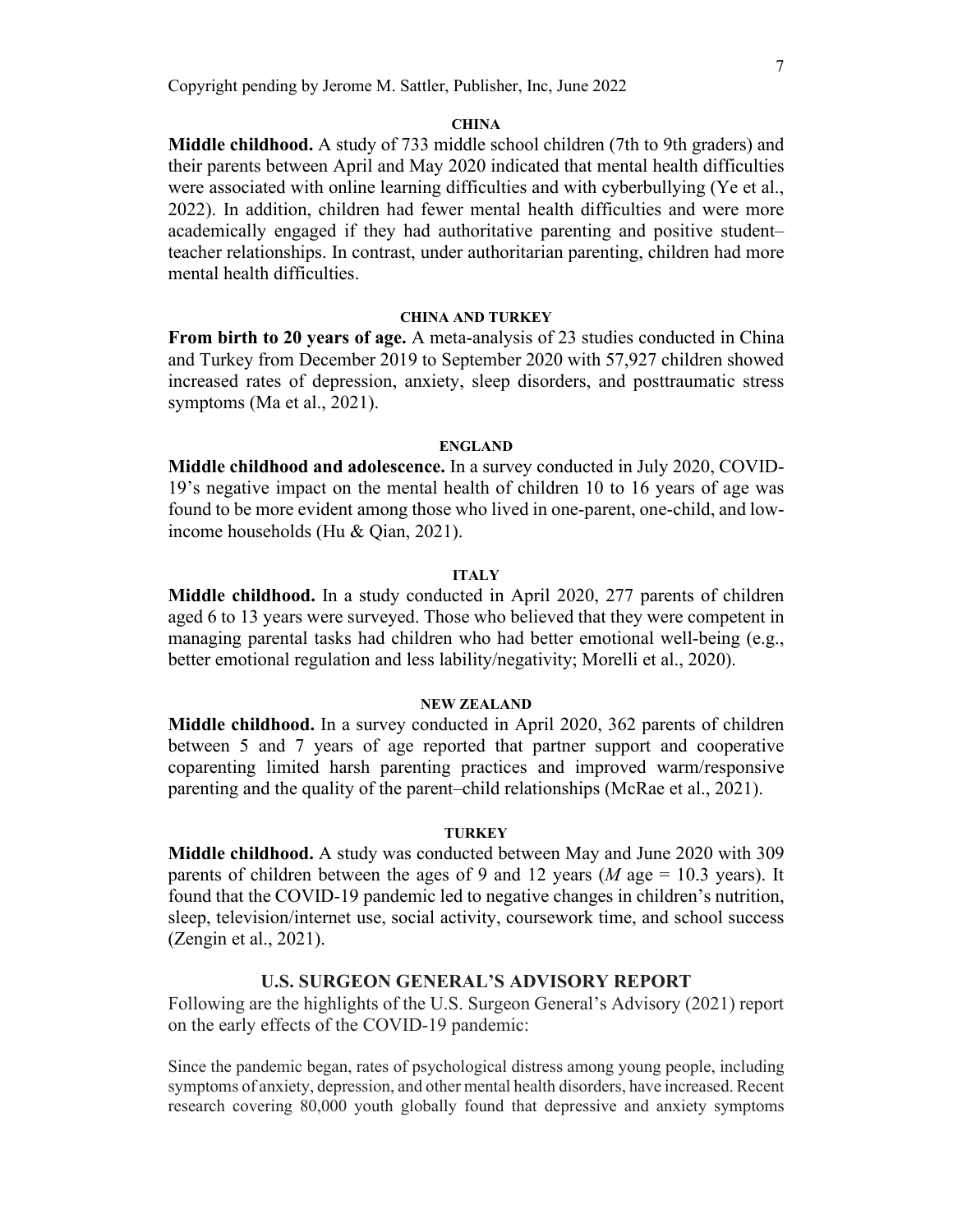doubled during the pandemic, with 25% of youth experiencing depressive symptoms and 20% experiencing anxiety symptoms. Negative emotions or behaviors such as impulsivity and irritability—associated with conditions such as ADHD—appear to have moderately increased. Early clinical data are also concerning: In early 2021, emergency department visits in the United States for suspected suicide attempts were 51% higher for adolescent girls and 4% higher for adolescent boys compared to the same time period in early 2019. Moreover, pandemic-related measures reduced in-person interactions among children, friends, social supports, and professionals such as teachers, school counselors, pediatricians, and child welfare workers. This made it harder to recognize signs of child abuse, mental health concerns, and other challenges. (p. 9)

## **HEALTH CARE CLAIMS AND EMERGENCY DEPARTMENT VISITS IN THE UNITED STATES**

An examination of a database of over 32 billion private health care claims in the United States indicated that the COVID-19 pandemic had serious consequences for children's mental health (Fair Health, Inc., 2021). For children ages 13 to 18 years, when the results in March and April 2020 were compared to those for the same months in the previous year, it was found that mental health claims had increased by almost 100% and claims for intentional self-harm and substance abuse had increased by over 90%. In addition, a comparison of claims for children of this age in April 2020 and April 2019 showed that claims for generalized anxiety disorder had increased over 90% and claims for major depressive disorder and adjustment disorder had increased over 80%. Finally, when claims from the spring of 2020 to November 2020 were compared with claims in the corresponding months of 2019, it was found that claims of children ages 6 to 12 years for obsessive-compulsive disorder and tic disorders had increased (26.8% and 28.7%, respectively).

During 2020, there was a 31% increase over the previous year in mental health– related emergency department visits among children aged 12 to17 years (Yard et al., 2021).

## **CHILDREN WITH SPECIAL NEEDS AND THE COVID-19 PANDEMIC**

#### **Special Health Care Needs**

A study was done of 1,159 families that were living in the United States and had children 5-11 years or younger with special health care needs (e.g., developmental, intellectual, or physical disabilities or chronic medical conditions). It found that these parents had more emotional distress than parents whose children did not have special health care needs and their children had more behavioral problems (Liu et al., 2022).

#### **Neurodevelopmental Disability**

A study conducted in Australia focused on the effects of the COVID-19 pandemic on the mental health and social-emotional and physical well-being of 302 families that had a child from 2 to 17 years of age with a neurodevelopmental disability (e.g., ADHD, autism spectrum disorder, cerebral palsy, intellectual disability, a rare genetic condition, Tourette syndrome; Masi et al., 2021). Caregivers reported that during the pandemic these children had an increase in mental health symptoms and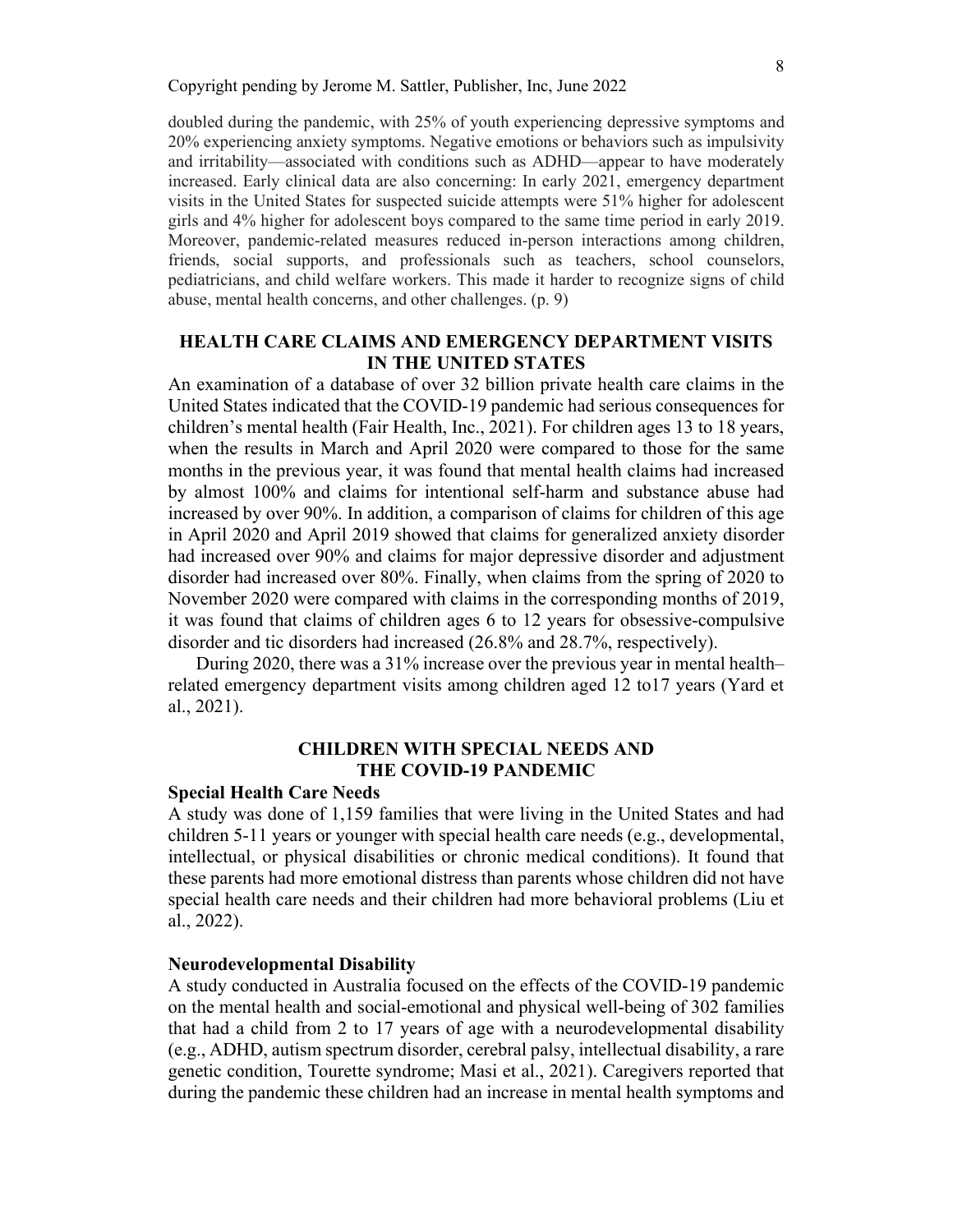health problems, viewed more television and digital media, exercised less, had reduced sleep quality, and ate more poorly. About one-fifth of the families reported an increase in the dosage of medication administered to their child. In addition, COVID-19 impacted the caregivers' own well-being. Over half of the respondents were not satisfied with services received during COVID-19, and less than one-third reported that telemental health services (mental health care services provided over a distance via telephone or videoconference) worked well for their child.

Other research indicates that remote learning during the pandemic has had a disproportionately negative impact on children with ADHD living in the United States (Becker et al., 2020).

### **Special Needs**

In a study conducted in the United States a year after the pandemic started, it was found that younger elementary-age children with special needs (unspecified) struggled more than older children with the transition to online instruction (Averett, 2021). The shift to online instruction introduced a new source of stress for children with special needs, their teachers, and their parents (e.g., difficulty navigating apps, a lack of real-time feedback and interaction, increased distractions at home, or a lack of structure). Disruption of in-person schooling has been especially challenging for children who require high levels of routine and regularity and for those who need special accommodations and services. In some cases, parents reported positive experience with online instruction, especially when schools offered support services and when there were fewer distractions at home. Thus, online instruction is more of a challenge for some children with special needs than for others. If deemed safe, it would be helpful if schools could offer in-person services for children with special needs. Offering instruction and services via Zoom also might be beneficial.

A survey conducted in April 2020 with 116 Turkish parents who had a child with special needs (a child who had a global developmental delay, autism spectrum disorder, hearing impairment, or language delay and was receiving special education) indicated that COVID-19 had negatively affected their families (Yesil et al., 2022). Daily routines worsened, and there were decreases in the time devoted to reading, play, overall activity, and special education practices.

#### **Early Brain Injury and Associated Conditions**

A study was conducted between March 2020 and March 2021 with 64 Canadian parents who had children between the ages of 3 and 14 years  $(M = 6.4$  years) with early brain injury and associated conditions. It found that over 40% of the parents described moderate to extreme negative influence of the COVID-19 pandemic on their children's mental health (Williams et al., 2021). Mental health concerns were associated with children's social isolation, parents' mental health and economic concerns, and the number of siblings in the home. Children's age, sex, brain injury severity, and level of intellectual functioning were not associated with mental health concerns.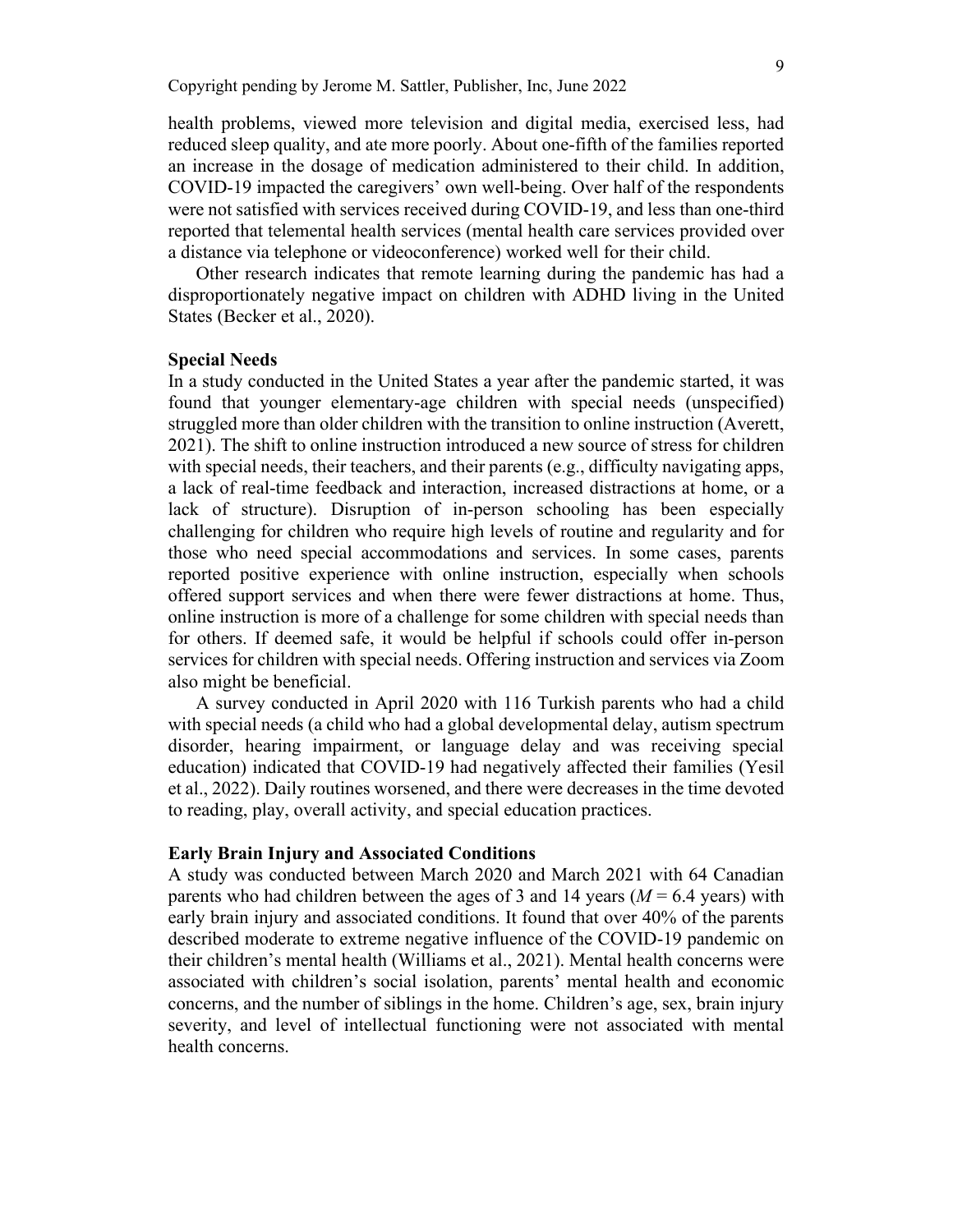### **Developmental Disabilities and Challenging Behaviors**

A survey was conducted in England from May to July 2020 with 88 parents of young children aged 30 to 59 months with moderate to severe developmental disabilities and challenging behaviors. It found that the parents had limited information about the COVID-19 pandemic specific to children with developmental disabilities (Paulauskait et al., 2021). The parents also had difficulties following social distancing and isolation rules, experienced disruption of health and social care services, experienced deterioration in their own mental health, and reported regression of their child's skills.

## **Conduct Problems and Callous-Emotional Traits**

A study of 303 parents and children (*M* age = 6.4 years) living in the United States from April to July 2020 showed that higher levels of parental harshness were related to higher levels of conduct problems and callous-emotional traits in children. Lower levels of parental warmth were related to higher levels of conduct problems, but not callous-emotional traits, in children (Waller et al., 2021).

### **Physical and/or Intellectual Disabilities**

In a study conducted in England in June and July 2020 with parents of 125 children  $(M \text{ age} = 12.3 \text{ years})$  with physical and/or intellectual disabilities (76% had an intellectual disability), 61% of the parents reported that their children engaged in less physical activity and had more mental health problems than they had before the lockdown (Theis et al., 2021).

#### **Obsessive-Compulsive Disorder**

The following case illustrates how the pandemic led to feelings of helplessness in a child with an obsessive-compulsive disorder (Rousseau & Miconi, 2020).

#### **CASE COVID-1. LUCIA**

Lucia is a 10-year-old girl who went to an emergency room because of an exacerbation of her obsessive-compulsive disorder symptoms and suicidal ideation. Her preexisting hand-washing rituals had become pervasive. She reported having the impression that the only way to escape death was to commit suicide by jumping off her apartment building. Surprisingly, she minimized the pandemic, stating "I don't care." However, her mother reported that Lucia had recently become terrified at the idea that her budgies [birds] could be killed by a virus and added that the cognitive behavioral therapy that they were receiving was not currently working well. To increase Lucia's sense of control and power, the clinician asked Lucia to help to keep her grandparents safe by Skyping with them every day and reading them a story. Lucia and her mother stated that they felt better after the meeting. (p. 1204, with change in notations)

#### **Autism Spectrum Disorder**

A review was done of 37 articles appearing from December 2019 to February 2021 that dealt with the COVID-19 pandemic and children with an autistic spectrum disorder living in Europe, Asia, and North America. In the articles, parents reported that school closures resulted in a loss or reduction of educational services, child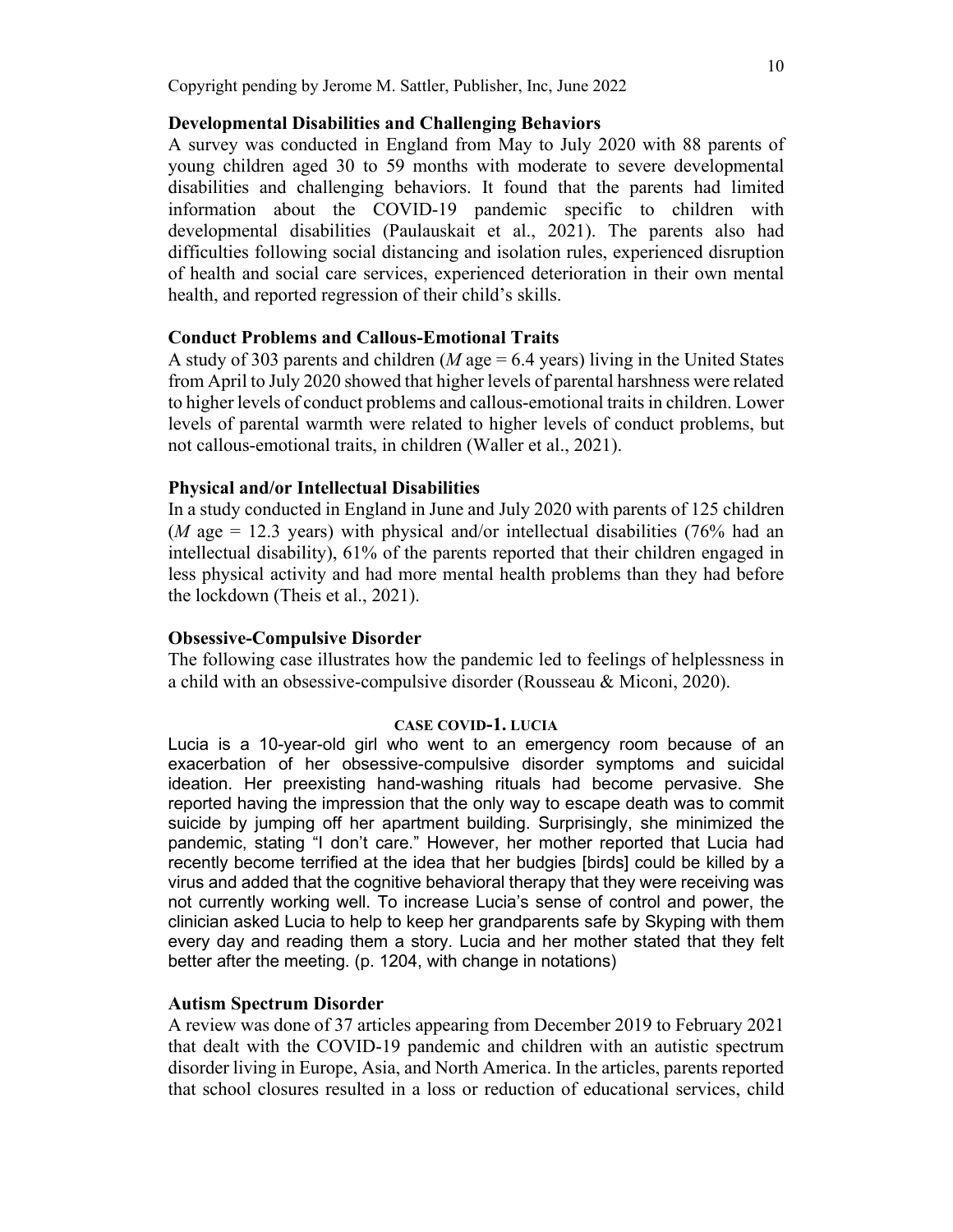care support, behavioral therapies, and related programs (e.g., one-on-one support, trained teachers, educational assistants, behavioral interventions; Lee et al., 2021). Along with handling existing family obligations and responsibilities, parents assumed additional responsibilities associated with caring for their children with an autism spectrum disorder.

Parents also reported that their children with an autism spectrum disorder showed more challenging behaviors at home (e.g., increased frustration, aggression, and outbursts). And the families experienced more disruptions in daily routines, limited or no access to support workers, limited assistance from grandparents and extended family members, loss of employment, and loss of recreational opportunities. Because of the isolation associated with the quarantine, parents had heightened levels of psychological distress (e.g., anxiety, stress, helplessness, limited psychological well-being). Parents also experienced anxiety related to safety—how to protect their child from the viral infection when communication about the virus was difficult.

Parental reports indicated that some behavior therapists adapted their interventions so that the parents could deliver programs at home and provided online consultations with the parents. Online services were intermittently effective, particularly for minimally verbal children and for those with complex needs.

The review brought to light the many inequities in health, educational, and social services (e.g., limited access to timely diagnosis and developmental interventions) by means of which the pandemic brought about further discrimination and exclusion of marginalized communities because of unequal power relationships across economic, political, social, and cultural dimensions. The review concluded that there is ample evidence that COVID-19 has had a negative impact on the mental health and well-being of children with an autism spectrum disorder and their families.

The following case illustrates the possible consequences of a disruption of routine and lack of understanding in the case of a child with autism spectrum disorder (Rousseau & Miconi, 2020).

#### **CASE COVID-2. NATHAN**

Nathan, a 7-year-old boy with nonverbal autism spectrum disorder, was brought to a hospital emergency room because of an increase in severe aggression toward himself, his mother, and his siblings (e.g., biting, hitting). Nathan's school had been closed the week before. Initially, his mother was overwhelmed, and terrified by the virus as well as by the prospect of spending several weeks at home with her son in a very small apartment. From our interview, we came to understand that Nathan was reacting both to his mother's anxiety and to substantial changes in his routine. The extended family was mobilized to facilitate the planning of a short- and medium-term respite for the mother. At the end of the interview, the clinician explained to Nathan why his mother was afraid. He listened carefully before establishing a brief but intense eye contact with her. (p. 1205)

#### **INTERVENTIONS**

The COVID-19 pandemic has led to school closures, which have caused children to spend more time at home and more time online; other consequences have been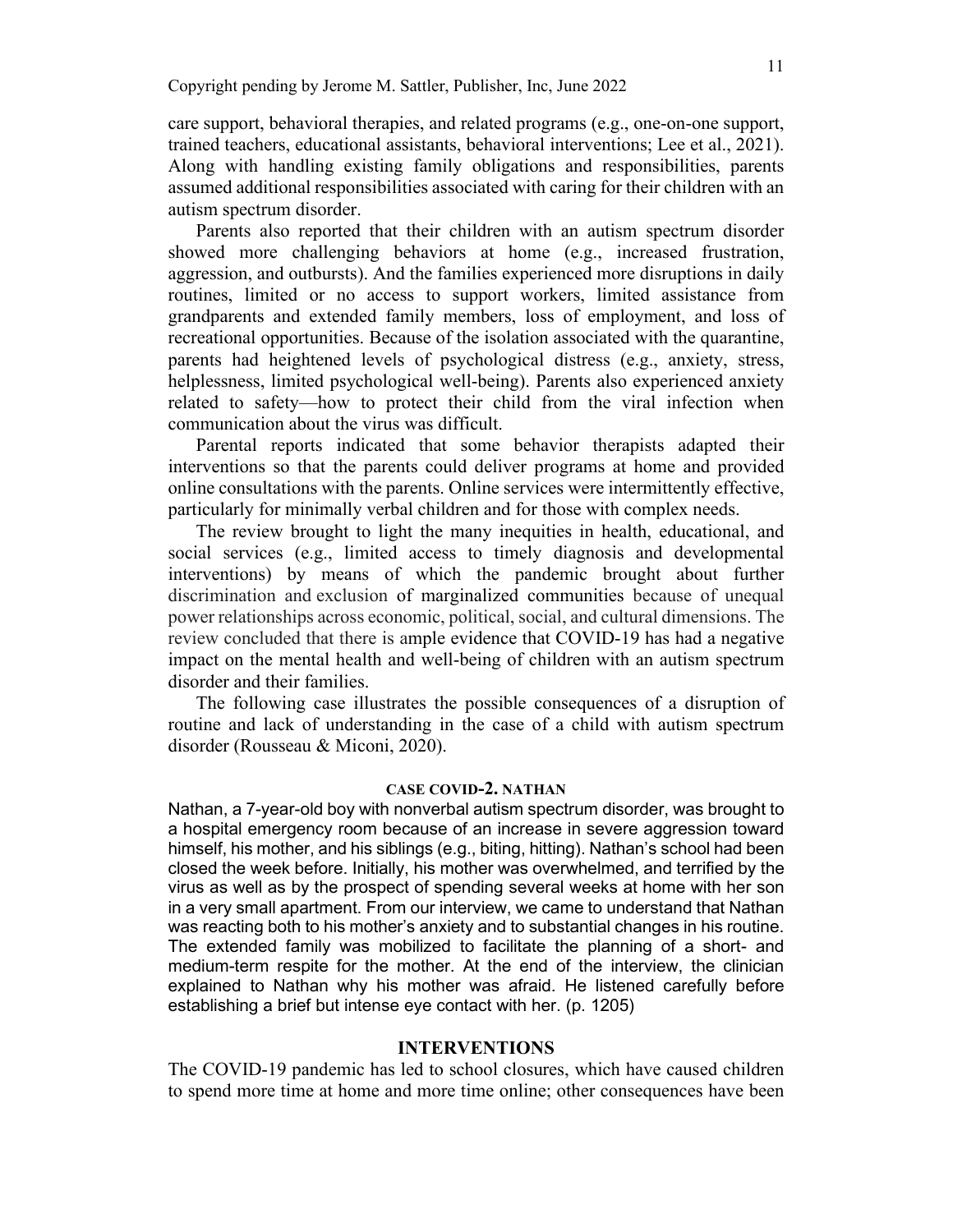sleep disruption, limitations on physical activity, possible exposure to intimate partner violence, and possible child maltreatment (Melhem & Brent, 2021). These factors increase the risk of children developing mental health disorders—including possible suicide behavior—that require interventions when they occur.

During the COVID-19 pandemic, mental health interventions should focus on children, parents, siblings, and family dynamics in the context of acceptable telemental health services; where needed, there should also be an outreach component that includes in-person visits or video or phone calls (Browne et al., 2021). Having young children engage in pandemic-related pretend play may help them cope better with the COVID-19 pandemic [\(Thibodeau-Nielsen](https://www.ncbi.nlm.nih.gov/pubmed/?term=Thibodeau-Nielsen%20RB%5BAuthor%5D&cauthor=true&cauthor_uid=34484078) et al., 2021). Online cognitive-behavioral therapy may be effective in decreasing levels of both anxiety and depression in adolescents and in increasing their coping skills (Uysal et al., 2022).

Positive parenting also can limit the stresses associated with COVID-19 (Gregus et al., 2022). Exhibit COVID-1 shows nine recommendations for developing and deploying child telemental health services. And the recommendations made by the United Nations to help minimize the negative effects of the COVID-19 pandemic on children are shown in Exhibit COVID-2.

#### **Exhibit COVID-1**

### **Nine Recommendations for Developing and Deploying Child Telemental Health Services**

#### **RECOMMENDATIONS FOR CHILD TELEMENTAL HEALTH SERVICES**

- 1. Identify emergency funding source(s) to acquire and deploy technology tailored to the clinical setting or service.
- 2. Identify priorities for using technologies.
- 3. Identify ways to get technology to families safely and in accordance with public health policies.
- 4. Train clinicians to use telehealth technology and provide ongoing guidance and supervision.
- 5. Proactively train families to use telehealth technology and then provide needed support.
- 6. Identify current state licensing policies related to child telehealth services.
- 7. Establish clinic email with an autoresponder in multiple languages.
- 8. Collect data on uptake, utilization, outcomes, and costs of telemental health services.
- 9. Consider brief check-ins (e.g., via electronic or phone) throughout the week with children who would benefit from more regular monitoring, have difficulty focusing or securing privacy, or have increased distress.

*Source*: Adapted from Tolou-Shams et al. (2021).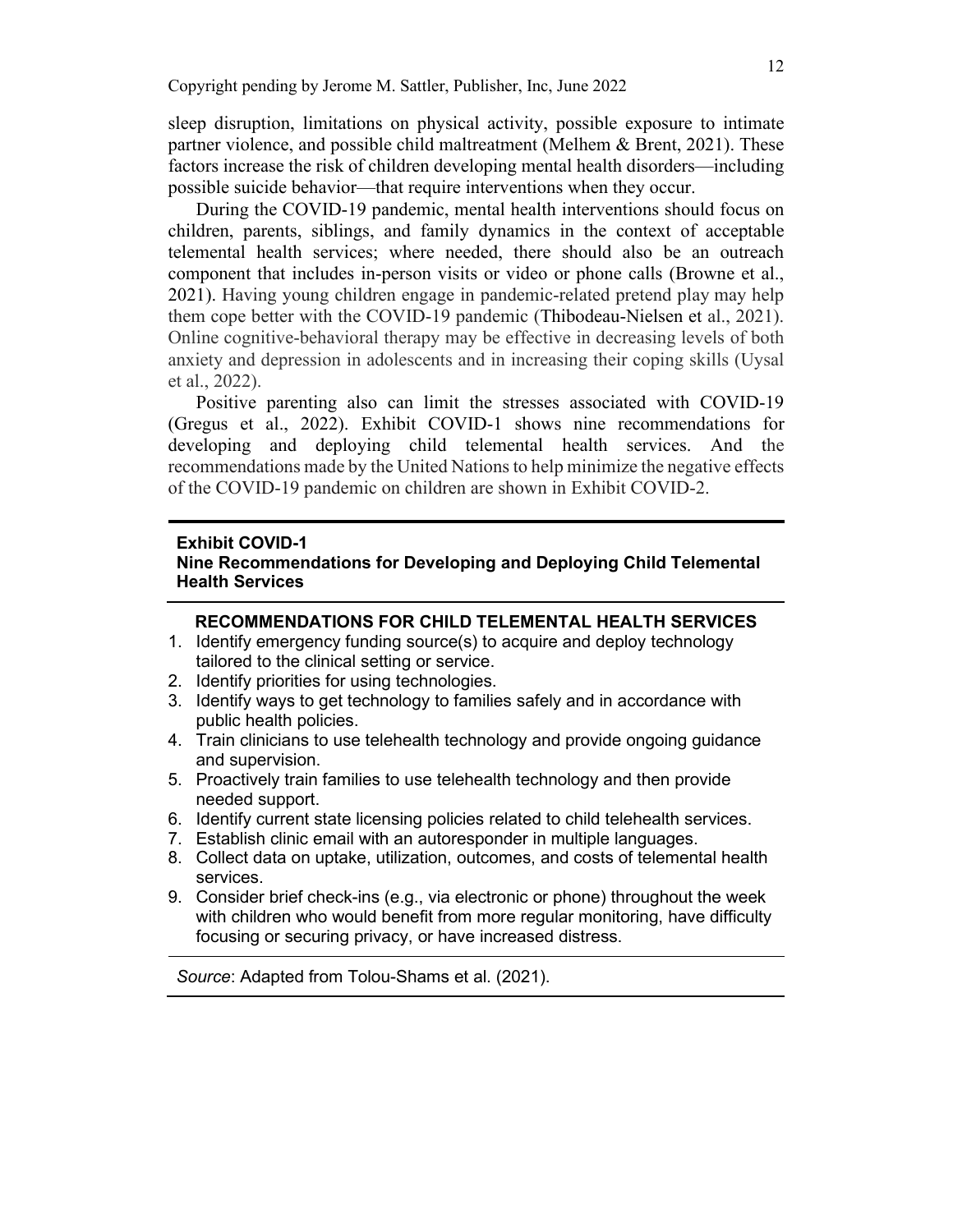#### **Exhibit COVID-2**

## **Recommendations Made by the United Nations to Minimize the Negative Effects of the COVID-19 Pandemic on Children**

## **RECOMMENDATIONS MADE BY THE UNITED NATIONS**

- Expand social protection programs to reach the most vulnerable children and shield them from a food security crisis.
- Prioritize the continuity of child-centered services, with a particular focus on equity of access— particularly in relation to schooling, nutrition programs, immunization, and other maternal and newborn care and community-based child protection programs.
- Provide practical support to parents and caregivers, advising them on how to talk about the pandemic with children and how to manage their own mental health and the mental health of their children, as well as giving them tools to help support their children's learning.
- Promote the adaptation of standard physical distancing and lockdown strategies.
- Ensure that children have access to COVID-19 testing, treatment, and vaccines when they become available.
- Prioritize the restoration of child services as lockdown measures wind down.

*Source*: Adapted from United Nations (2020).

Interventions involving philosophy for children (having children reflect and share on moral issues and personal values with the aim of satisfying their basic psychological needs and their need for autonomy) and mindfulness procedures (paying attention to the present moment open-mindedly and without judgment) may be useful in helping children cope with the effects of COVID-19 (Malboeuf-Hurtubise et al., 2021).

Children who lose parents or caregivers because of COVID-19 will need special services, such as programs for bereaved children and equitable access to vaccines (Hillis et al., 2021). Exhibit COVID-3 shows a Marshall Plan designed to help the mental health of children after the COVID-19 pandemic.

## **Exhibit COVID-3 A Marshall Plan for Children's Mental Health After COVID-19**

### **PROPOSED MARSHALL PLAN**

As society gradually recovers from this pandemic and the spotlight focuses on the larger political and economic gamesmanship that so often consumes the headlines, child mental health issues are at risk of being ignored. To mitigate that risk, a coordinated and collaborative national commitment—something like a Marshall Plan for children's mental health after COVID-19—will be essential to ensure that the next generation does not comprise the longest-living victims of the pandemic, with higher rates of anxiety, poverty, depression, suicide, and other negative consequences. Such a plan might be coordinated by a national children's oversight committee overseen by state-level "children's cabinets"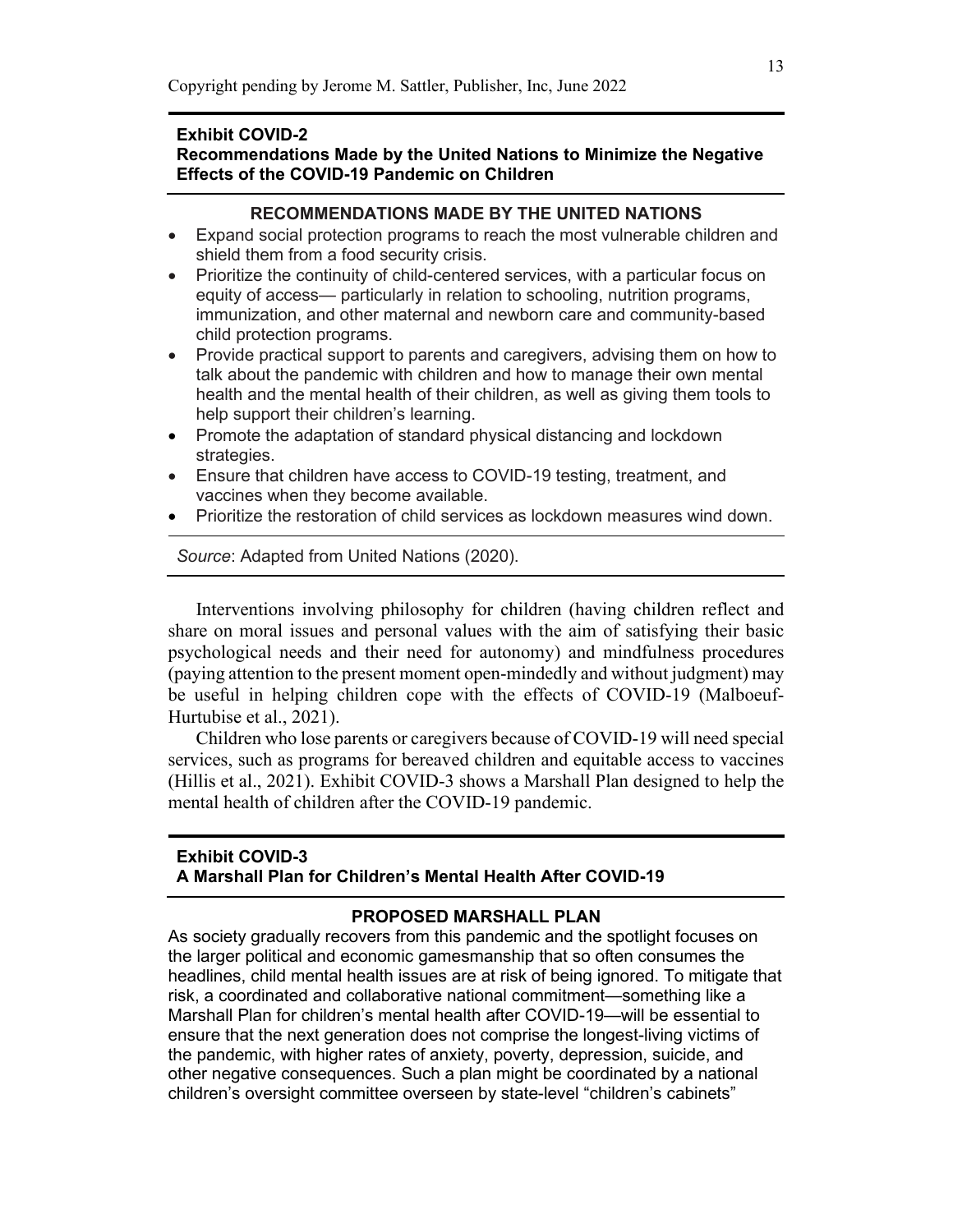(which are successfully operating in many states), with local adaptation and implementation driven by community needs. Implementing such a national plan will take both a reallocation of existing money and an influx of new funding, tied to outcomes to make sure that children are getting what they need to thrive.

## **Description of the Marshall Plan**

The four features of the plan follow:

- First, locally driven services should provide skills training and supports to families, whenever and wherever needed. This means making child and family support services available to any parent or caregiver who requests them in locations convenient to the family, not only to the provider entity.
- Second, parents' basic mental health and economic security needs need to be met fairly and equitably, with services delivered according to severity of need, rather than zip code of residence.
- Third, good data are needed to guide access to and outcomes associated with services.
- Fourth, a new financial infrastructure model is needed that is built on an alternative payment system that bills in accordance with children's social, emotional, and developmental needs, not insurance protocols.

*Source*: Hoagwood and Kelleher (2021, pp.1216,1217, with changes in notation).

## **Reentry Program**

Children with social anxiety will face significant challenges when schools reopen. And other children may face elevated stress levels and other challenges when they return to school, especially if they enjoyed home schooling more than in-person schooling. Schools and mental health services will need to be prepared to offer services to these children. If a school-wide reentry program focuses on (a) sharing and understanding emotions, worries, and concerns, (b) developing positive coping strategies, (c) increasing friendship empowerment, and (d) making use of icebreakers, it can play an important role in fostering resilience and positive development during the COVID-19 pandemic (Capurso et al., 2021). A description of such a program is provided at https://doi.org/10.5334/cie.17.

### **How Parents Can Help Children Cope with the COVID-19 Pandemic**

Here are some ways in which parents can help children during the COVID-19 pandemic quarantine (Babore et al., 2021; Centers for Disease Control and Prevention, 2022; Francisco et al., 2020; Glynn et al., 2021; Morelli et al., 2021; Schmidt et al., 2021; U.S. Surgeon General's Advisory, 2021):

- Be a voice for mental health in their community.
- Be attentive to how their children spend time online (see Exhibit COVID-4).
- Be alert for any change in sleep, eating, or other behaviors, such as excessive worry or sadness, unhealthy eating or sleeping habits, or difficulty with attention and concentration.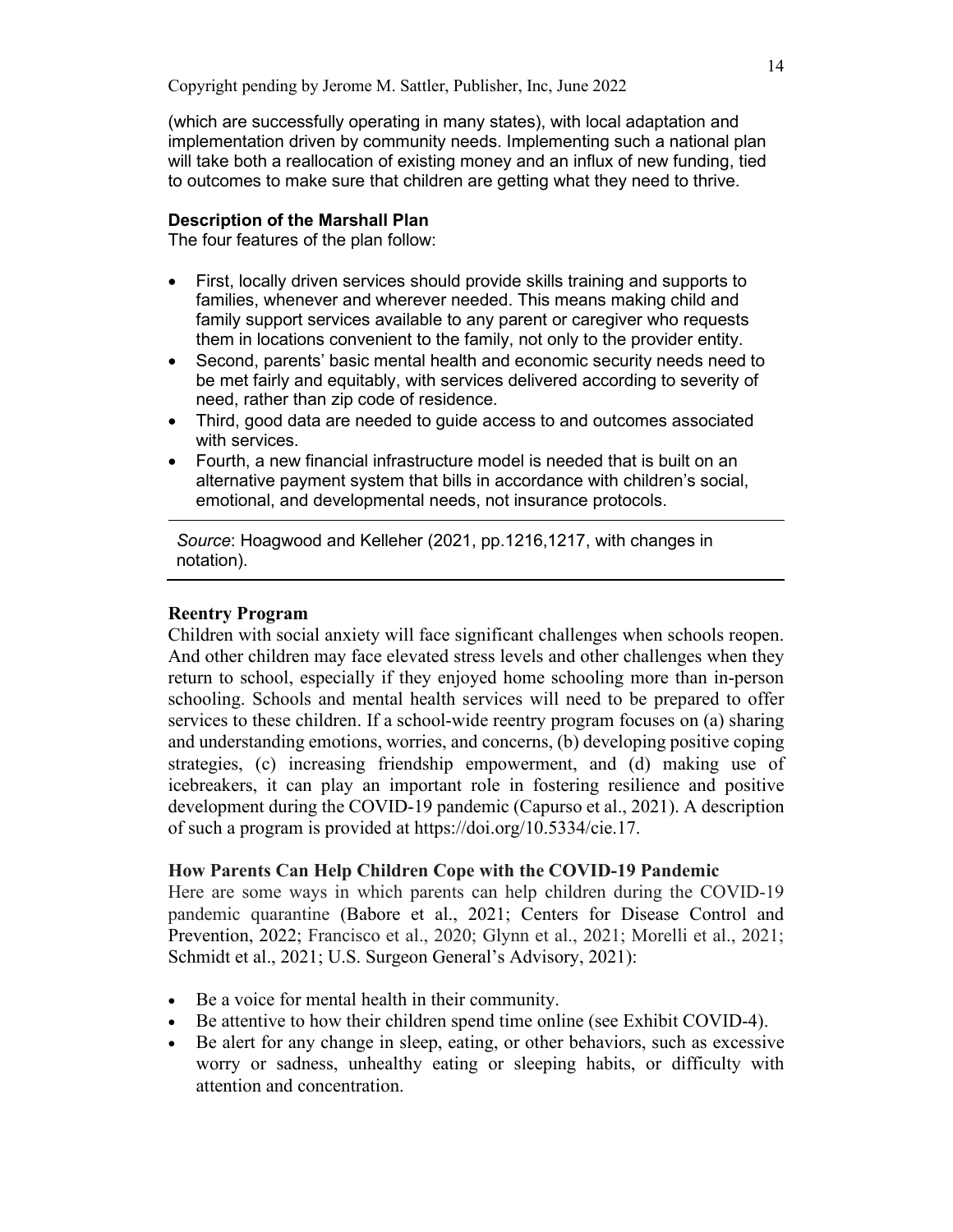- Create flexible but consistent daily routines, including time for schoolwork and chores, a specific bedtime and wake-up time, and playtime with and without the family.
- Develop new rituals and routines in daily life and encourage more autonomous behavior in their children.
- Explain to their children why it is necessary for schools to close (e.g., to keep children healthy).
- Help their children make the transition back to in-person school.
- Help their children stay socially connected by reaching out to friends and family via phone, video chats, social media, or even video games or by writing cards or letters to family members and friends whom they may not be able to visit.
- Increase physical activities at home and encourage their children to play outdoors.
- Keep their children healthy by scheduling well-child and immunization and vaccination visits (as appropriate), seeking continuity in mental health and occupational and speech therapies (e.g., via telemental health services), and helping their children to eat healthy foods.
- Listen to their children and encourage their children to express their fears and other feelings.
- Look out for warning signs of distress and seek help when needed.
- Minimize their children's access to firearms, prescription medications, and other potential means of self-harm.
- Monitor their own behavior and adopt positive self-care behaviors, remembering that less stress in the mother and other caregivers may lead to healthier adaptive functioning in their children.
- Practice being a good role model by washing hands often, wearing a mask in public spaces, and maintaining social distance as appropriate.
- Provide for technology-free time.
- Provide stability and support to help children cope with mental health problems, and seek professional help and use distress emergency hotlines when needed.
- Reassure their children about their safety and well-being.
- Set aside time to play with their children.
- Show empathy for their children's emotions, concerns, and frustrations at the losses that the pandemic is causing in their lives (e.g., not being with friends, no school routines, no sport activities).
- Talk to their children about the situation and give honest and accurate information.
- Tell their children about the resources shown in Exhibit COVID-5.
- Use authoritative discipline.
- Work with their school to provide online interactions and/or live communications between teachers and students, if needed.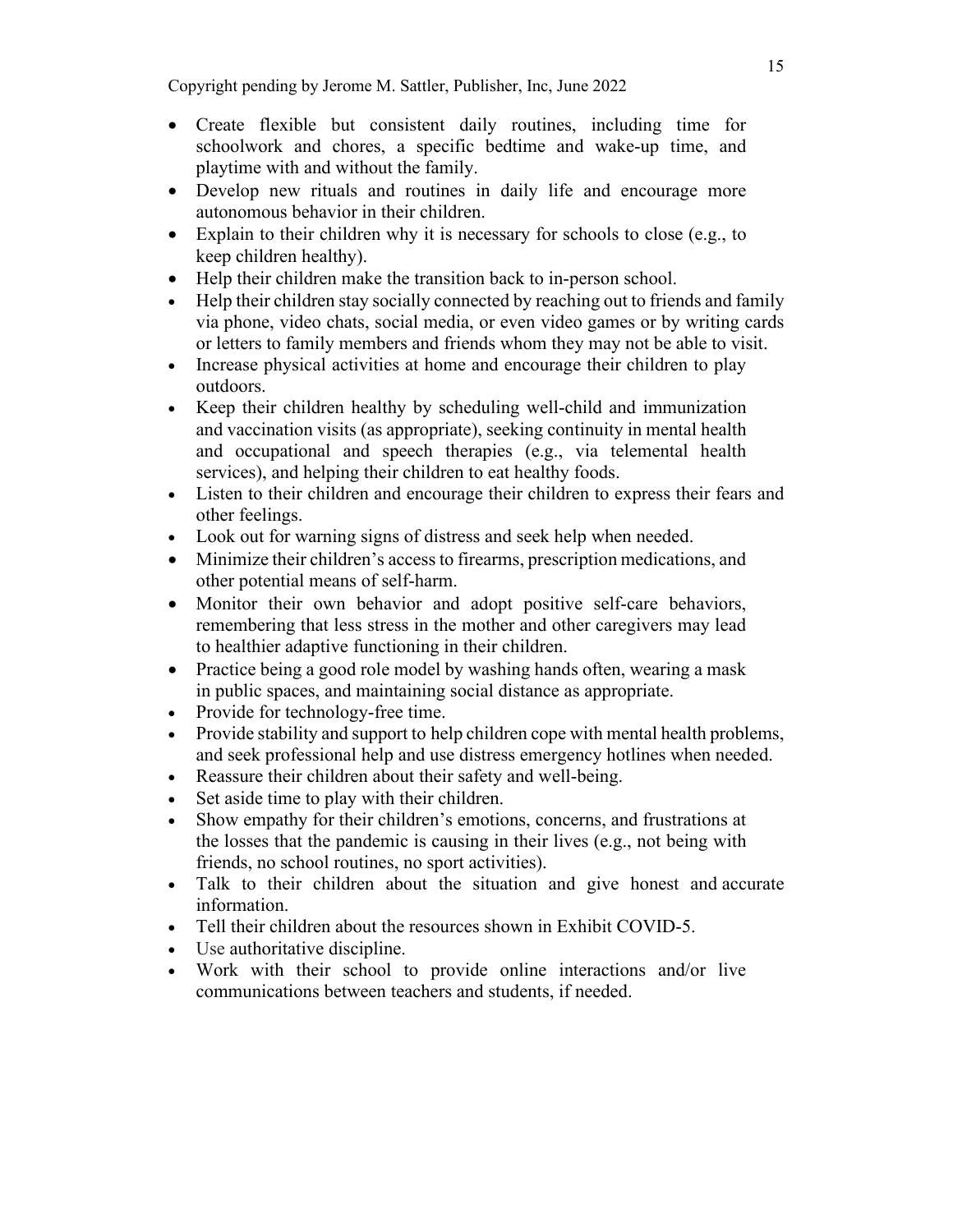# **Exhibit COVID-4 Questions Families Need to Consider About Children's Use of Technology**

# **CHILDREN'S USE OF TECHNOLOGY**

# **Time**

- How much time is my child spending online?
- Are online activities taking time away from healthy offline activities, such as exercising, seeing friends, reading, and sleeping?
- Are there healthy limits I can set on my child's use of technology, such as limiting screen time to specific times of the day or week or limiting certain kinds of uses?

# **Content**

- Am I aware of what devices and content my child has access to?
- Is my child getting something meaningful and constructive out of the content they are looking at, creating, or sharing? How do I know?
- Are there healthier ways my child could engage online? (Examples: Finding meal recipes, researching options for a family outing, video chatting with a relative)
- Is being online riskier for my child than for some other children? For example, does my child have a mental health condition that might make them react more strongly to certain kinds of stressful or emotional content? Is my child being bullied? If so, how does the bullying affect their mental health and academic performance?

# **Impact**

- How does my child feel about the time they spend online?
- Is my child engaging because they want to or because they feel obliged to?
- How can I create space for open conversations with my child about their experiences online?
- How do I feel about my own use of technology?
- Can I be a better role model for my child?

*Source*: U.S. Surgeon General's Advisory (2021, p.18, with changes in notation).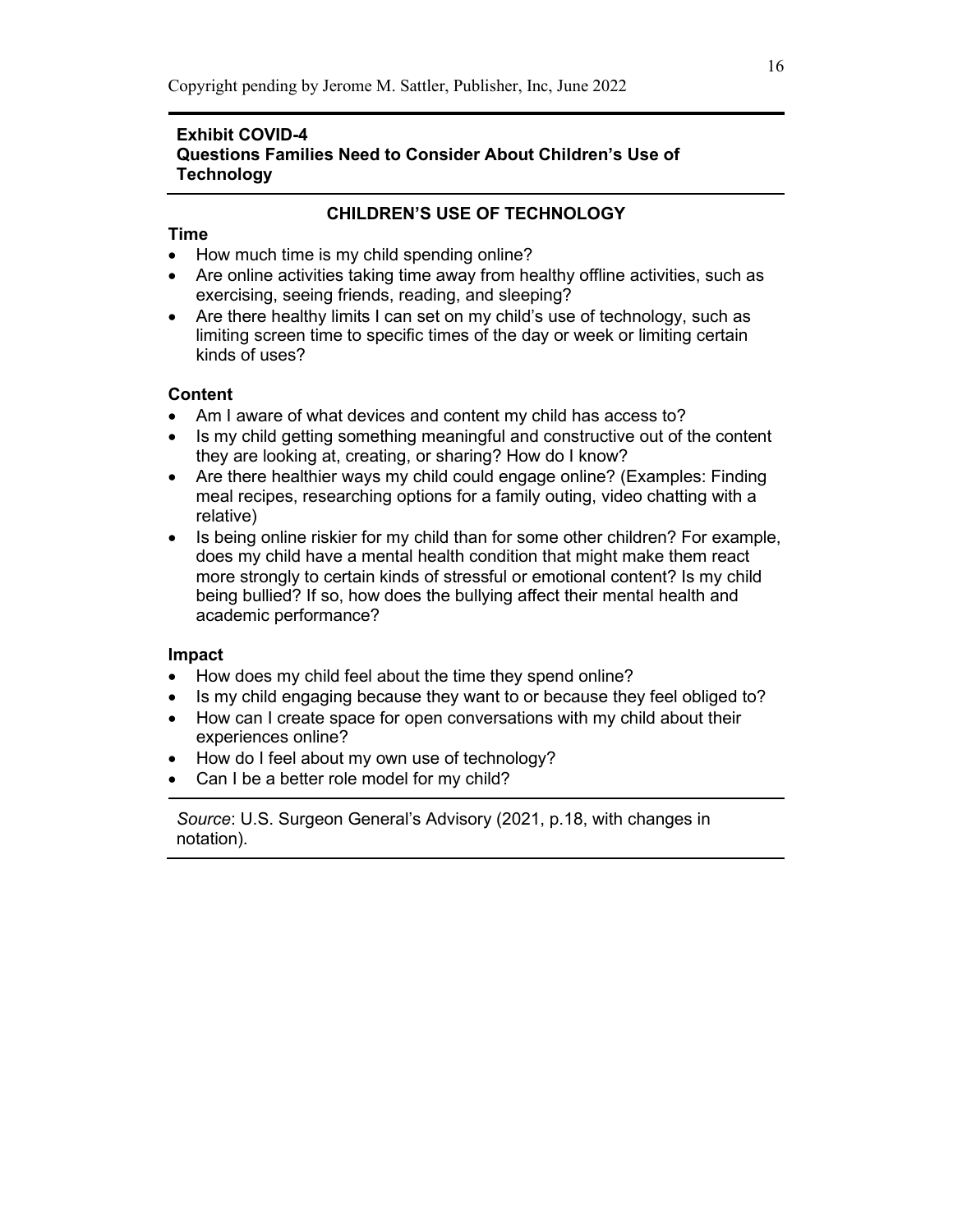## **Exhibit COVID-5 Resources for Children**

## **RESOURCES**

- If you're in crisis, get immediate help: Call the National Suicide Prevention Lifeline at 1-800-273- 8255. Through the Lifeline you can [chat w](https://suicidepreventionlifeline.org/chat/)ith trained counselors 24/7 or get help in [other ways.](https://suicidepreventionlifeline.org/help-yourself/)
- AAKOMA Mental Health Resources (The AAKOMA Project): Resources to support the mental health of youth of color and their caregivers (https://aakomaproject.org/resources/)
- FindTreatment.gov (SAMHSA): Information on substance use and mental health treatment
- How Right Now (Centers for Disease Control and Prevention): Resources for coping with negative emotions and stress, talking to loved ones, and finding inspiration (https://www.cdc.gov/howrightnow/)
- Kids, Teens, and Young Adults (National Alliance on Mental Illness): Resources for young people to get mental health support (https://www.nami.org/Your-Journey/Kids -Teens-and-Young-Adults)
- Mental Health for Immigrants (Informed Immigrant): Tips for managing the mental health of immigrants and others (https://www.informedimmigrant.com /guides/mental-healthundocumented-immigrants/)
- Mental Health Resource Center (JED Foundation): Information about common emotional health issues and how to overcome challenges (https://jedfoundation.org/mental-health-resource-center/)
- One Mind PsyberGuide: A quide to navigating mental health apps and digital technologies (https://onemindpsyberguide.org/about-psyberguide/)
- Supporting Emotional Wellbeing in Children and Youth (National Academies of Medicine): Tools for children, teens, and parents to learn how to cope with challenges

(https://nap.nationalacademies.org/resource/other/dbasse/wellbeing -tools/interactive/)

- Trevor Project: Suicide prevention and crisis intervention resources for LGBTQ+ young people (https://www.thetrevorproject.org/resources/)
- Youth Engaged 4 Change: Opportunities for youth to make a difference in their lives and in the world around them (https://engage.youth.gov/)
- Youth Wellbeing Initiatives (National Council for Mental Wellbeing): Collection of initiatives to improve mental wellbeing in youth and young adults (https://www.thenationalcouncil.org/our-work/focus-areas/publichealth/mental-health/)

*Source*: Adapted from U.S. Surgeon General's Advisory (2021, p. 15, with changes in notation).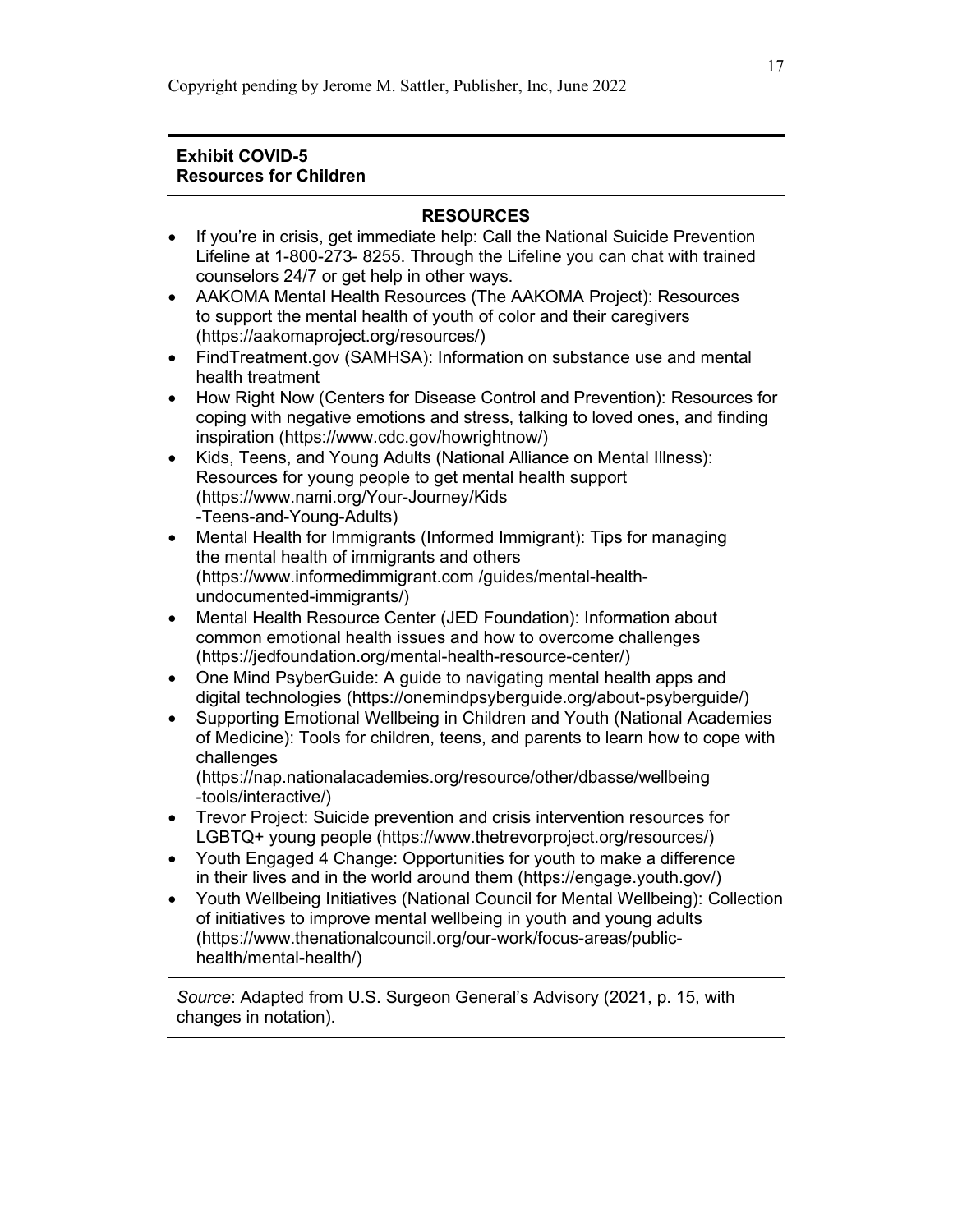# **Web Resources for Parents and Families**

A website sponsored by Parents Helping Parents has a section called "COVID-19 Resources for Families" (https://www.php.com/elearning-category/covid-19 resources-for-families/). This section provides useful information (including webinars) about 14 different topics, such as "Special Needs Parenting Tips," "Optimizing Your Home Environment for Online Learning," and "My Child Doesn't Learn Well in Front of a Computer: What Can I Do?"

Exhibit COVID-6 has a list of a number of resources to help families in a time of stress.

## **Exhibit COVID-6**

## **Resources to Help Families in a Time of Stress**

# **RESOURCES**

- Children's Mental Health Resources (CDC): Resources for supporting children's mental health (https://www.cdc.gov/mentalhealth/toolsresources/children/index.htm)
- COVID-19 Parental Resources Kit (CDC): Resources for supporting children's social, emotional, and mental health during the COVID-19 pandemic (https://www.cdc.gov/mentalhealth/stress-coping/parentalresources/index.html#:~:text=CDC%20developed%20this%20COVID%2D19, mental%20health%20challenges%20and%20helping)
- Family Resource Center (Child Mind Institute): Family resources on child mental health, including discussions of various topics involving mental health and disability and COVID-19 (https://childmind.org/resources/)
- HealthCare.gov or InsureKidsNow.gov: Information on enrolling in health insurance coverage
- HealthyChildren.org (American Academy of Pediatrics): Parenting tips and other resources (https://healthychildren.org/English/Pages/default.aspx)
- MentalHealth.gov: What to look for, how to talk about mental health, and how to get help
- NetSmartz (National Center for Missing and Exploited Children): Online platform to teach children online safety in age-appropriate ways (https://www.missingkids.org/netsmartz/resources)
- Parents' Ultimate Guides (Common Sense Media): Information about the safety of current media and technology trends and apps for your children (https://www.commonsensemedia.org/parents-ultimate-guides)
- What's on Your Mind? (UNICEF): Guide for talking to children about mental health (https://www.unicef.org/mental-health-on-my-mind)

*Source*: Adapted from U.S. Surgeon General's Advisory (2021, p. 18).

# **Concluding Comment on Interventions and COVID-19**

To understand the effects of COVID-19, we will need to consider changes in children's social-emotional experiences and behavior, in parental behavior and concerns, and in family dynamics, including intimate partner violence. Future research will need to focus on the delivery of evidenced-based, age-appropriate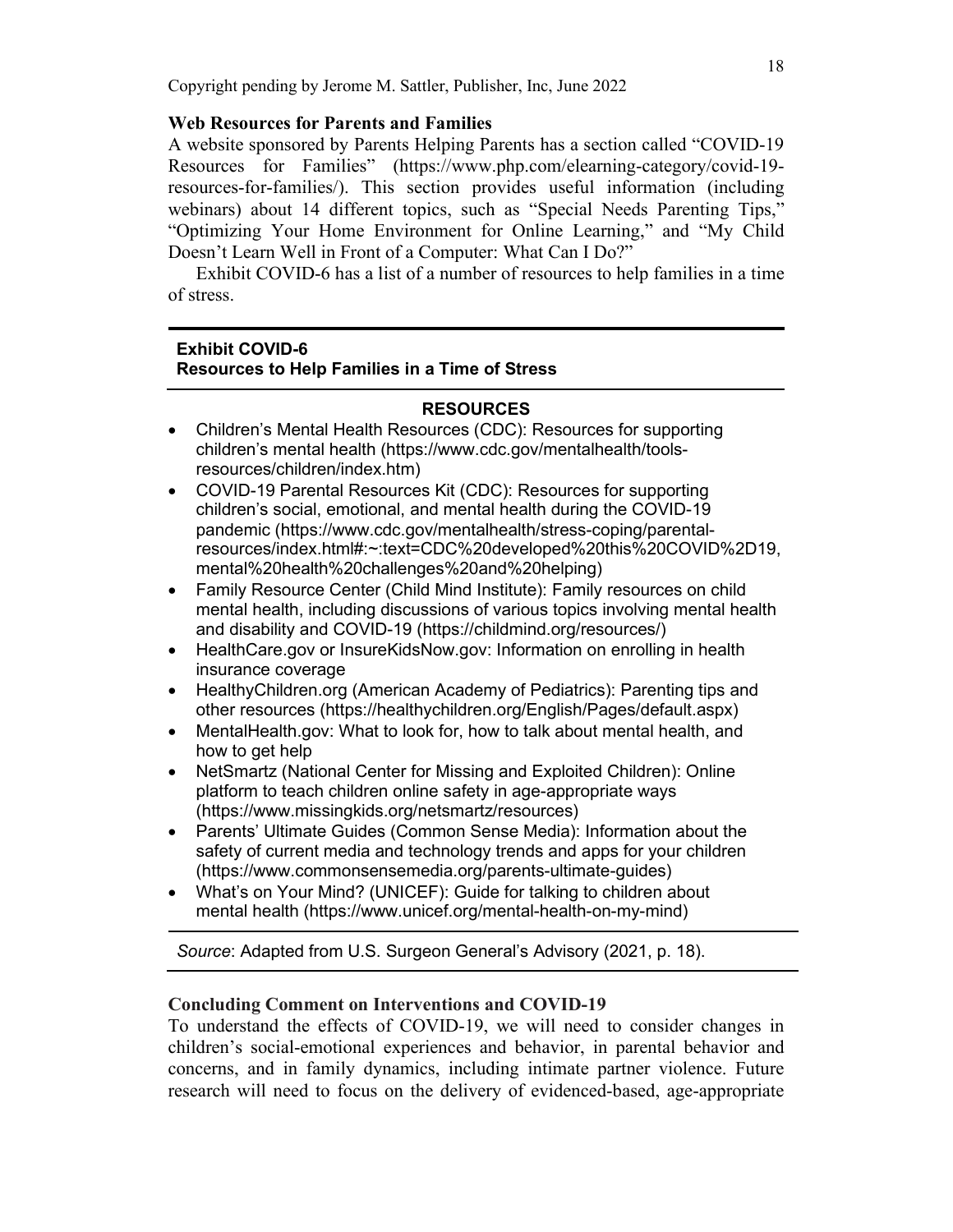mental health services and, if the pandemic continues, continued monitoring of the impact of the pandemic on children's and families' mental health (Meherali et al., 2021).

In her essay "Child Abuse in a Pandemic," Angelina Jolie (2020) pointed out, "The long-term consequences of the COVID-19 pandemic for children won't be understood for years. But we can already see the heavy cost in missed schooling, lost opportunities, mental anguish and an increased exposure to life-changing violence. It is time to elevate children's needs to the forefront of the discussion of how we build a better society" (p. A13).

During and after the COVID-19 pandemic, to help in increasing their coping, wellness, and resilience skills, children and their families will need to be provided with services in an equitable manner, To do so, we will need to work not only with children but also with their parents—particularly their mothers, who are likely to be the primary caregivers—and their teachers, who will need support for their own physical, emotional, and mental health needs (Idoiaga et al., 2020; Luthar et al., 2021).

Children who face childhood trauma (e.g., child maltreatment, intimate partner violence, or other forms of violence) will experience the effects of the COVID-19 pandemic differently from those who have more normal childhoods (see Sattler, 2022, for more information about child maltreatment). And when they reach adulthood, they are likely to face additional challenges, including intimate partner violence and the "continuation or reemergence of the social isolation, injustice, powerlessness and sense of on-going threat that shaped their childhoods" (p. 403; Taggart et al., 2021).

Taggart (2021) goes on to say,

Survivors of childhood trauma are people, in all the multiplicity of identity and history that this brings. Some of us will face on-going violence and abuse as adults, and many of us will be disproportionately at risk during this pandemic and in its aftermath. It is vital that mental health services take the specific needs of trauma survivors into account, and that future, post-pandemic research pays attention to the needs of people for whom the current crisis is a continuation or re-emergence of the social isolation, injustice, powerlessness and sense of on-going threat that shaped their childhoods. (p. 403)

### **DECLARATION OF A NATIONAL EMERGENCY**

In October 2021, the American Academy of Pediatrics, American Academy of Child and Adolescent Psychiatry, and Children's Hospital Association declared a national emergency in child and adolescent mental health associated with the COVID-19 pandemic (American Academy of Pediatrics, 2021). In their declaration, the three professional organizations highlighted the soaring rates of mental health challenges among children, adolescents, and their families and the exacerbation of problems that existed prior to the pandemic. Further, they noted that the pandemic has had a disproportionate impact on children from communities of color. Visits to emergency departments of hospitals have increased for all mental health emergencies, including suspected suicide attempts. The safety and stability of children and families has been affected by increasing rates of depression, anxiety, trauma, loneliness, and suicidality among children. To deal with the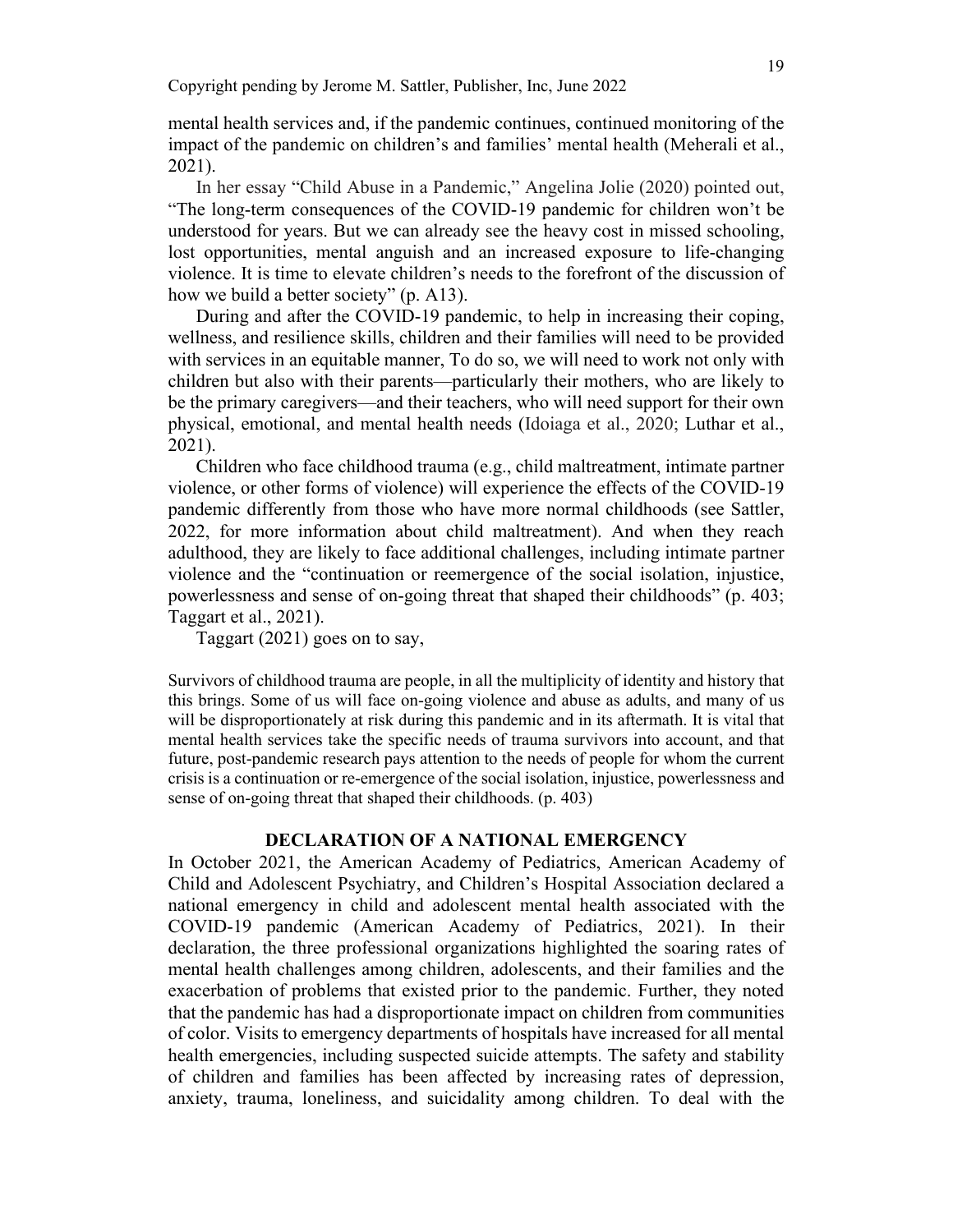COVID-19 pandemic crisis, the three groups advocated implementing the steps shown in Exhibit COVID-7.

# **Exhibit COVID-7 Steps Needed to Help Families and Children Cope with the COVID-19 Pandemic**

# **HELPING FAMILIES AND CHILDREN COPE WITH THE COVID-19 PANDEMIC**

The American Academy of Pediatrics, American Academy of Child and Adolescent Psychiatry, and Children's Hospital Association asked policymakers at all levels of government to join them in implementing the following steps:

- Increase federal funding dedicated to ensuring all families and children, from infancy through adolescence, can access evidence-based mental health screening, diagnosis, and treatment to appropriately address their mental health needs, with particular emphasis on meeting the needs of underresourced populations.
- Address regulatory challenges and improve access to technology to assure continued availability of telemedicine to provide mental health care to all populations.
- Increase implementation and sustainable funding of effective models of school-based mental health care, including clinical strategies and models for payment.
- Accelerate adoption of effective and financially sustainable models of integrated mental health care in primary care pediatrics, including clinical strategies and models for payment.
- Strengthen emerging efforts to reduce the risk of suicide in children and adolescents through prevention programs in schools, primary care, and community settings.
- Address the ongoing challenges of the acute care needs of children and adolescents, including shortage of beds and emergency room boarding, by expanding access to step-down programs from in-patient units, short-stay stabilization units, and community-based response teams.
- Fully fund comprehensive, community-based systems of care that connect families in need of behavioral health services and supports for their child with evidence-based interventions in their home, community, or school.
- Promote and pay for trauma-informed care services that support relational health and family resilience.
- Accelerate strategies to address longstanding workforce challenges in child mental health, including innovative training programs, loan repayment, and intensified efforts to recruit underrepresented populations into mental health professions, as well as attention to the impact that the public health crisis has had on the well-being of health professionals.
- Advance policies that ensure compliance with and enforcement of mental health parity laws.

*Source*: American Academy of Pediatrics (2021, para. 5, with changes in notation).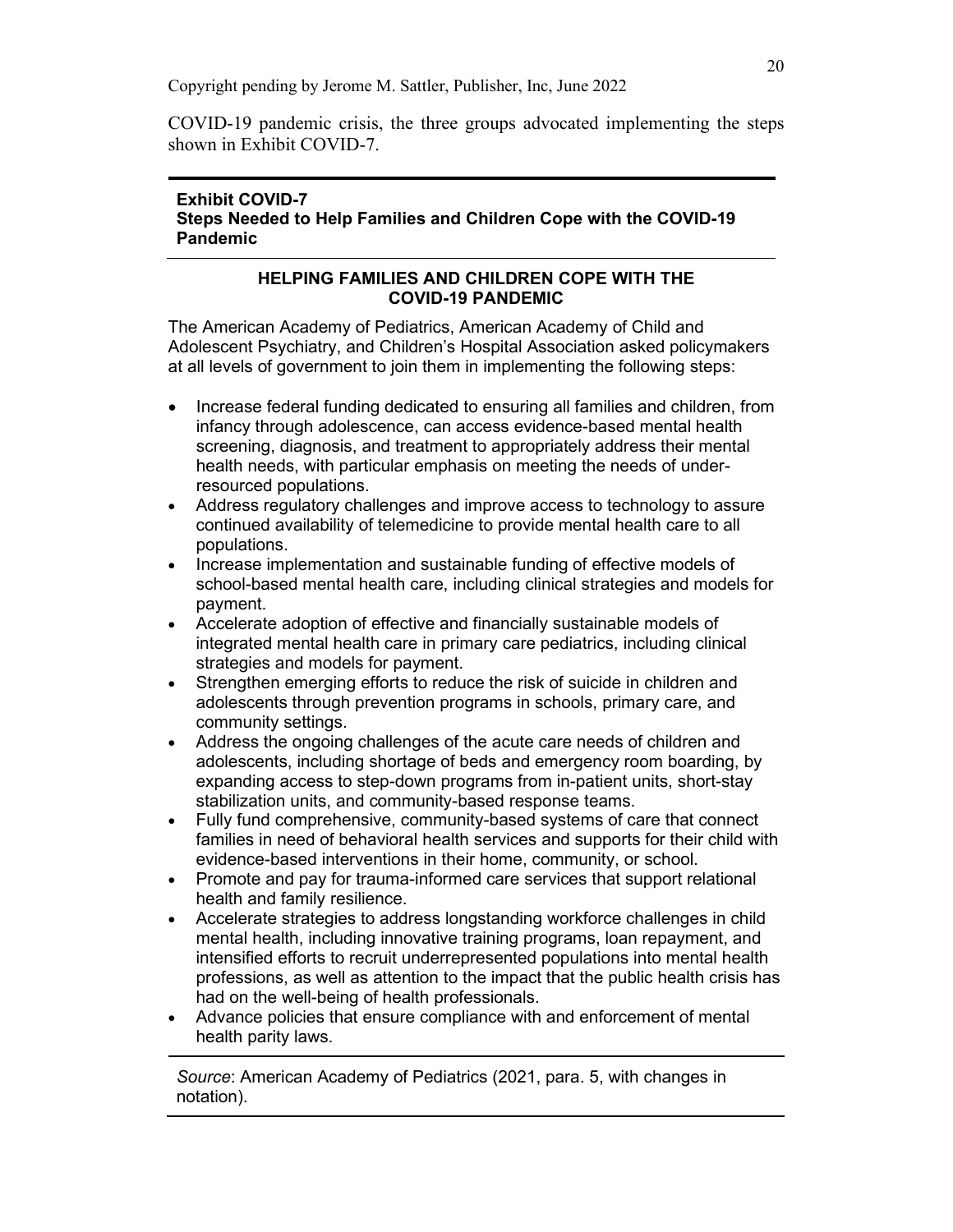#### **REFERENCES**

American Academy of Pediatrics. (2021). *AAP-AACAP-CHA declaration of a national emergency in child and adolescent mental health.* https://www.aap.org/en/advocacy/child-and-adolescent-healthy-mental-development/aapaacap-cha-declaration-of-a-national-emergency-in-child-and-adolescent-mental-health/

Averett, K. H. (2021). Remote learning, COVID-19, and children with disabilities. *AERA Open*, *7*(1), 1–12. https://doi.org/10.1177/23328584211058471

Babore, A., Trumello, C., Lombardi, L., Candelori, C., Chirumbolo, A., Cattelino, E., Baiocco, R., Bramanti, S. M., Viceconti, M. L., Pignataro, S., & Morelli, M. (2021). Mothers' and children's mental health during the Covid-19 pandemic lockdown: The mediating role of parenting stress. *Child Psychiatry and Human Development*. https://doi.org/10.1007/s10578-021-01230-6

Barth, A. M., Meinert, A. C., Zopatti, K. L., Mathai, D., Leong, A. W., Dickinson, E. M., Goodman, W. K., Shah, A. A., Schneider, S. C., & Storch, E. A. (2021). A qualitative inquiry of parents' observations of their children's mental health needs during the Covid-19 pandemic. *Children's Health Care, 51*(2), 213–234. https://doi.org/10.1080/02739615.2021.2003196

Baumann, M. (2021). COVID-19 and mental health in children and adolescents: A diagnostic panel to map psycho-social consequences in the pandemic context. *Discover Mental Health, 1*(2). https://doi.org/10.1007/s44192-021-00002-x

Becker, S. P., Breaux, R., Cusick, C. N., Dvorsky, M. R., Marsh, N. P., Sciberras, E., & Langberg, J. M. (2020). Remote learning during COVID-19: Examining school practices, service continuation, and difficulties for adolescents with and without attentiondeficit/hyperactivity disorder. *Journal of Adolescent Health, 67*(6), 769–777. https://doi.org/10.1016/j.jadohealth.2020.09.002

Browne, D. T., Wade, M., May, S. S., Jenkins, J. M., & Prime, H. (2021). COVID-19 disruption gets inside the family: A two-month multilevel study of family stress during the pandemic. *Developmental Psychology*, *57*(10), 1681–1692. https://doi.org/10.1037/dev0001237.supp

Burns, S., Jegatheeswaran, C., & Perlman, M. (2022, February 5). I felt like I was going crazy: Understanding mother's and young children's educational experiences at home during COVID-19. *Early Childhood Education Journal*. https://doi.org/10.1007/s10643- 022-01306-5

Capurso, M., Buratta, L., Pazzagli, C., Pagano Salmi, L., Casucci, S., Finauro, S., Potenza, C., & Mazzeschi, C. (2021). Student and teacher evaluation of a school re-entry program following the initial Covid19 lockdown. *Canadian Journal of School Psychology*, *36*(4), 376–393. https://doi.org/10.1177/08295735211037805

Caroppo, E., Mazza, M., Sannella, A., Marano, G., Avallone, C., Claro, A. E., Janiri, D., Moccia, L., Janiri, L., & Sani, G. (2021). Will nothing be the same again?: Changes in lifestyle during COVID-19 pandemic and consequences on mental health. *International Journal of Environmental Research and Public Health*, *18*(16), Article 8433. https://doi.org/10.3390/ijerph18168433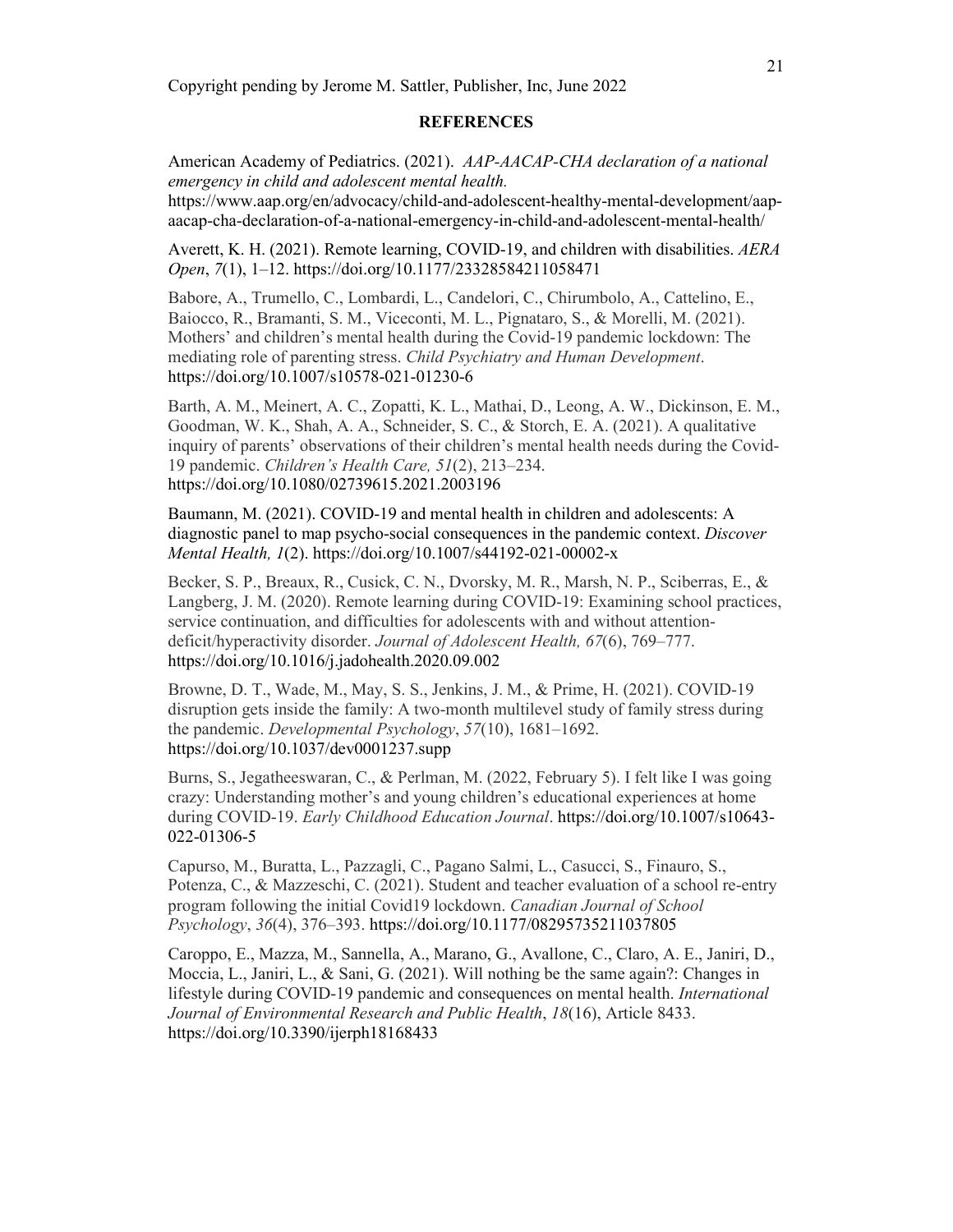Cassinat, J. R., Whiteman, S. D., Serang, S., Dotterer, A. M., Mustillo, S. A., Maggs, J. L., & Kelly, B. C. (2021). Changes in family chaos and family relationships during the COVID-19 pandemic: Evidence from a longitudinal study. *Developmental Psychology*, *57*(10), 1597–1610. https://doi.org/10.1037/dev0001217.supp

Centers for Disease Control and Prevention. (2022). *COVID-19 parental resources kit.*  https://www.cdc.gov/mentalhealth/stress-coping/parental-resources/index.html

Eales, L., Ferguson, G. M., Gillespie, S., Smoyer, S., & Carlson, S. M. (2021). Family resilience and psychological distress in the COVID-19 pandemic: A mixed methods study. *Developmental Psychology*, *57*(10), 1563–1581. https://doi.org/10.1037/dev0001221.supp

Fair Health, Inc. (2021). *The impact of COVID-19 on pediatric mental health: A study of private healthcare claims.*

https://s3.amazonaws.com/media2.fairhealth.org/whitepaper/asset/The%20Impact%20of %20COVID-19%20on%20Pediatric%20Mental%20Health%20- %20A%20Study%20of%20Private%20Healthcare%20Claims%20- %20A%20FAIR%20Health%20White%20Paper.pdf

Feinberg, M. E., Mogle, J., Lee, J., Tornello, S. L., Hostetler, M. L., Cifelli, J. A., Bai, S., & Hotez, E. (2021). Impact of the Covid-19 pandemic on parent, child, and family functioning. *Family Process, 61*(1), 361–374. https://doi.org/10.1111/famp.12649

Francisco, R., Pedro, M., Delvecchio, E., Espada, J. P., Morales, A., Mazzeschi, C., & Orgilés, M. (2020). Psychological symptoms and behavioral changes in children and adolescents during the early phase of COVID-19 quarantine in three European countries. *Frontiers in Psychiatry, 11*, article 570164. https://doi.org/10.3389/fpsyt.2020.570164

Gassman-Pines, A., Ananat, E. O., & Fitz-Henley, J., II. (2020). COVID-19 and parentchild psychological well-being. *Pediatrics*, *146*(4), Article e2020007294. https://doi.org/10.1542/peds.2020-007294

Glynn, L. M., Davis, E. P., Luby, J. L., Baram, T. Z., & Sandman, C. A. (2021). A predictable home environment may protect child mental health during the COVID-19 pandemic. *Neurobiology of Stress*, *14*, 1–7. https://doi.org/10.1016/j.ynstr.2020.100291

Gosangi, B., Park, H., Thomas, R., Gujrathi, R., Bay, C. P., Raja, A. S., Seltzer, S. E., Balcom, M. C., McDonald, M. L., Orgill, D. P., Harris, M. B., Boland, G. W., Rexrode, K., & Khurana, B. (2021). Exacerbation of physical intimate partner violence during COVID-19 pandemic. *Radiology, 298*(1), E38––E345. https://doi.org/10.1148/radiol.2020202866

Gregus, S. J., Rodriguez, J. H., Faith, M. A., & Failes, E. (2022). Parenting & children's psychological adjustment during the COVID-19 pandemic. *School Psychology Review, 51*(2), 170–186. https://doi.org/10.1080/2372966X.2021.1880873

Hillis, S. D., Blenkinsop, A., Villaveces, A., Annor, F. B., Liburd, L., Massetti, G. M., Demissie, Z., Mercy, J. A., Nelson, C. A., Cluver, L., Flaxman, S., Sherr, L., Donnelly, C. A., Ratmann, O., & Unwin, H. J. T. (2021). COVID-19-associated orphanhood and caregiver death in the United States. *Pediatrics*, *148*(6), Article 202105376. https://doi.org/10.1542/peds.2021-053760

Hoagwood, K. E., & Kelleher, K. J. (2020). A Marshall Plan for children's mental health after COVID-19. *Psychiatric Services*, *71*(12), 1216–1217. https://doi.org/10.1176/appi.ps.202000258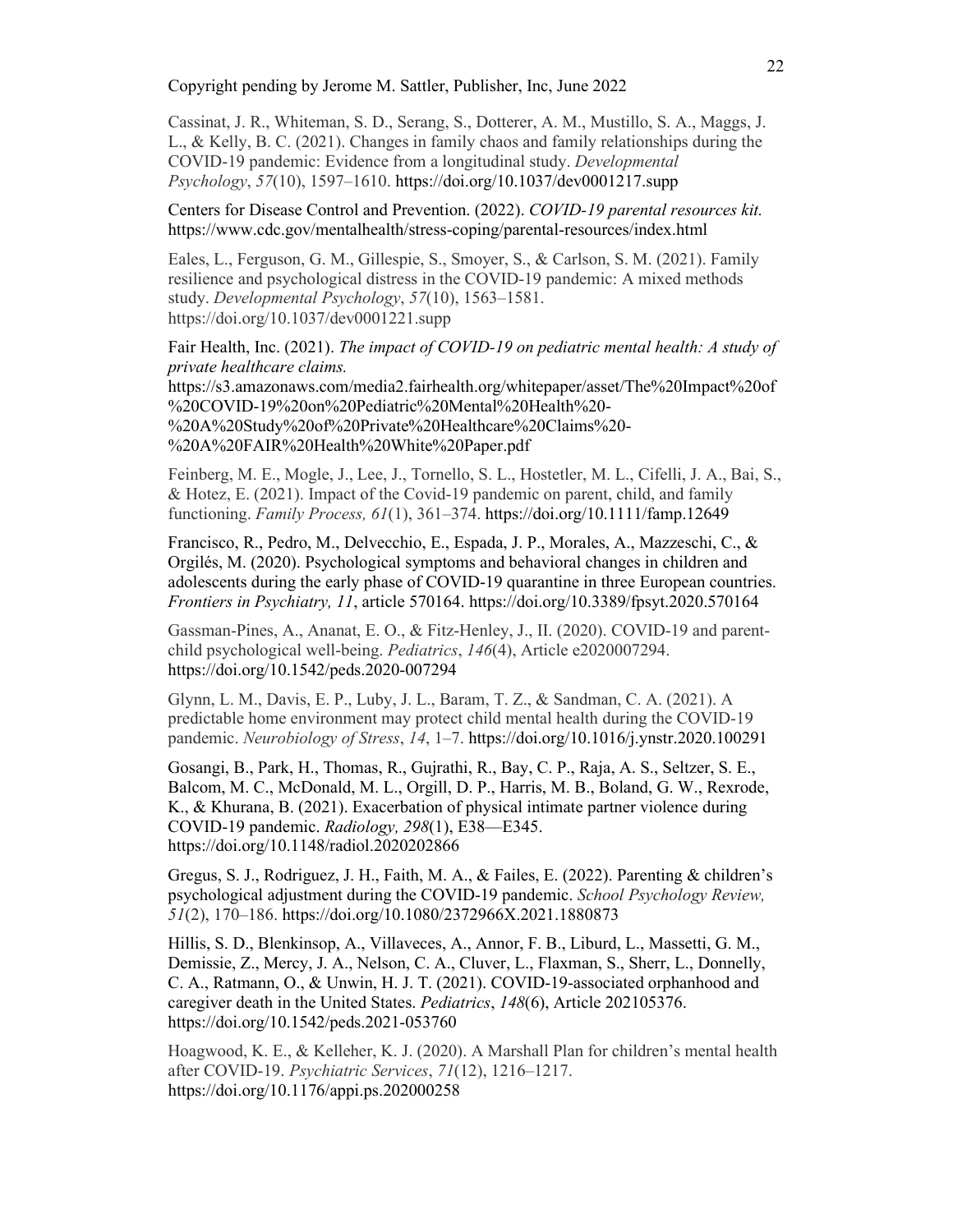Hu, Y., & Qian, Y. (2021). COVID-19 and adolescent mental health in the United Kingdom. *The Journal of Adolescent Health: Official Publication of the Society for Adolescent Medicine*, *69*(1), 26–32. https://doi.org/10.1016/j.jadohealth.2021.04.005

Idoiaga, N., Berasategi, N., Eiguren, A., & Picaza, M. (2020). Exploring children's social and emotional representations of the COVID-19 pandemic. *Frontiers in Psychiatry, 11,*  Article 1952. https://doi.org/10.3389/fpsyg.2020.01952

Jolie, A. (2020, August 12). Child abuse in a pandemic. *The Los Angeles Times,* p. A.13.

Jones, E., Mitra, A. K., & Bhuiyan, A. R. (2021). Impact of COVID-19 on mental health in adolescents: A systematic review. *International Journal of Environmental Research and Public Health*, *18*(5), 2470. https://doi.org/10.3390/ijerph18052470

Lee, V., Albaum, C., Tablon Modica, P., Ahmad, F., Gorter, J. W., Khanlou, N., McMorris, C., Lai, J., Harrison, C., Hedley, T., Johnston, P., Putterman, C., Spoelstra, M., & Weiss, J. A. (2021). The impact of COVID-19 on the mental health and wellbeing of caregivers of autistic children and youth: A scoping review. *Autism Research*, *14*(12), 2477–2494. https://doi.org/10.1002/aur.2616

Liu, S., Lombardi, J., & Fisher, P. A. (2022). The COVID-19 pandemic impact on households of young children with special healthcare needs. *Journal of Pediatric Psychology, 47*(2), 158–170. https://doi.org/10.1093/jpepsy/jsab135

Luthar, S. S., Ebbert, A. M., & Kumar, N. L. (2021). Risk and resilience during Covid-19: A new study in the Zigler paradigm of developmental science. *Development and Psychopathology, 33*(2), 565–580. https://doi.org/10.1017/S0954579420001388

Ma, L., Mazidi, M., Li, K., Li, Y., Chen, S., Kirwan, R., Zhou, H., Yan, N., Rahman, A., Wang, W., & Wang, Y. (2021). Prevalence of mental health problems among children and adolescents during the COVID-19 pandemic: A systematic review and metaanalysis. *Journal of Affective Disorders*, *293*, 78–89. https://doi.org/10.1016/j.jad.2021.06.021

Magson, N. R., Freeman, J., Rapee, R. M., Richardson, C. E., Oar, E. L., & Fardouly, J. (2021). Risk and protective factors for prospective changes in adolescent mental health during the COVID-19 pandemic. *Journal of Youth and Adolescence*, *50*(1), 44–57. https://doi.org/10.1007/s10964-020-01332-9

Malboeuf-Hurtubise, C., Léger-Goodes, T., Mageau, G. A., Joussemet, M., Herba, C., Chadi, N., Lefrançois, D., Camden, C., Bussières, È.-L., Taylor, G., Éthier, M.-A., & Gagnon, M. (2021). Philosophy for children and mindfulness during COVID-19: Results from a randomized cluster trial and impact on mental health in elementary school students. *Progress in Neuro-Psychopharmacology & Biological Psychiatry*, *107*, Article 110260. https://doi.org/10.1016/j.pnpbp.2021.110260

Masi, A., Mendoza Diaz, A., Tully, L., Azim, S. I., Woolfenden, S., Efron, D., & Eapen, V. (2021). Impact of the COVID-19 pandemic on the well-being of children with neurodevelopmental disabilities and their parents. *Journal of Paediatrics and Child Health*, *57*(5), 631–636. https://doi.org/10.1111/jpc.15285

McArthur, B. A., Racine, N., McDonald, S., Tough, S., & Madigan, S. (2021). Child and family factors associated with child mental health and well-being during Covid-19. *European Child & Adolescent Psychiatry*. https://doi.org/10.1007/s00787-021-01849-9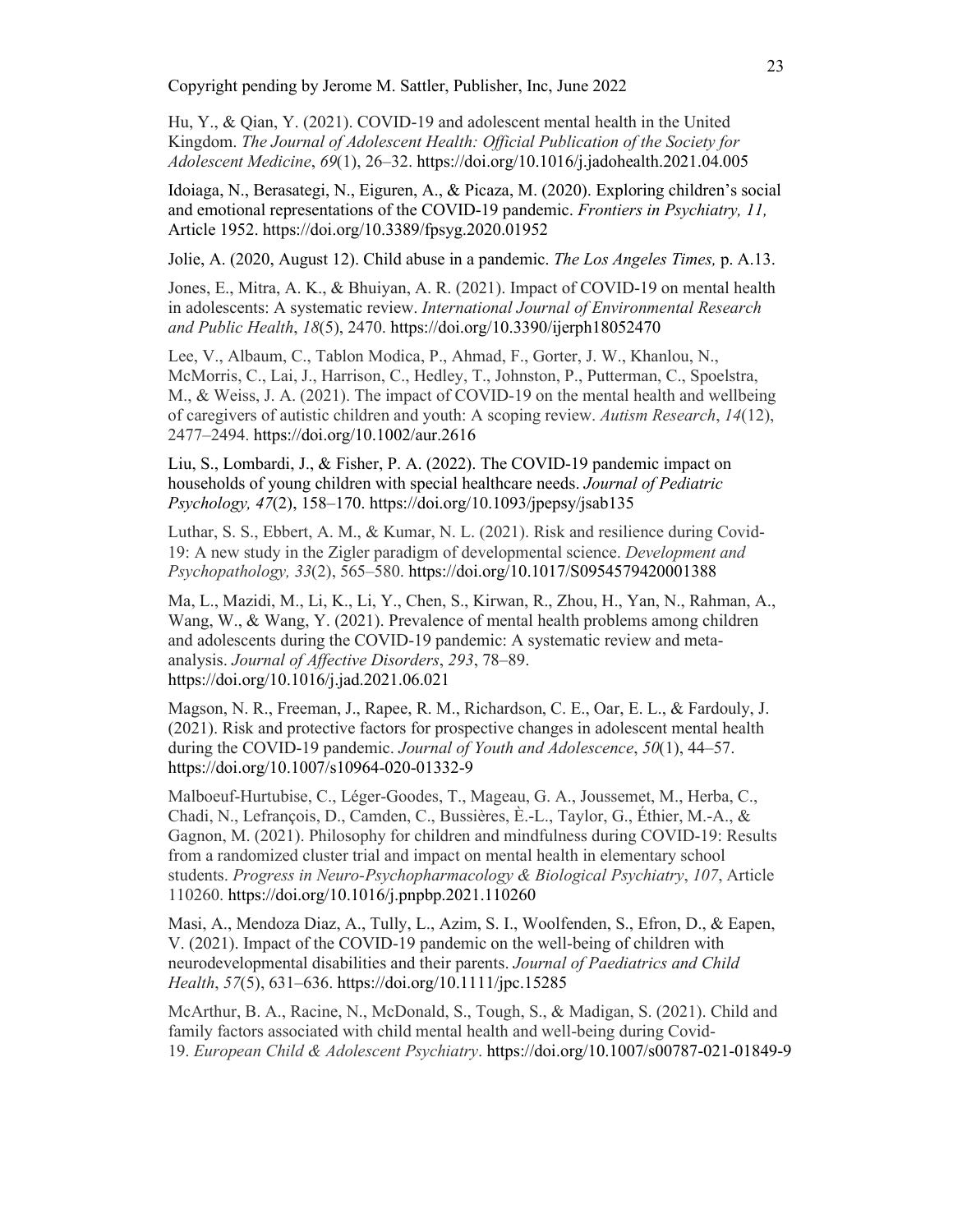McRae, C. S., Overall, N. C., Henderson, A. M. E., Low, R. S. T., & Chang, V. T. (2021). Parents' distress and poor parenting during a COVID-19 lockdown: The buffering effects of partner support and cooperative coparenting. *Developmental Psychology*, *57*(10), 1623–1632. https://doi.org/10.1037/dev0001207.supp

Meherali, S., Punjani, N., Louie-Poon, S., Abdul Rahim, K., Das, J. K., Salam, R. A., & Lassi, Z. S. (2021). Mental health of children and adolescents amidst COVID-19 and past pandemics: A rapid systematic review. *International Journal of Environmental Research and Public Health*, *18*(7). Article 3432. https://doi.org/10.3390/ijerph18073432

Melhem, N. M., & Brent, D. A. (2021). Debate: The toll of the Covid-19 pandemic on children's risk for suicidal thoughts and behaviors. *Child and Adolescent Mental Health, 26*(3), 274–275. https://doi.org/10.1111/camh.12488

Morelli, M., Cattelino, E., Baiocco, R., Longobardi, E., Trumello, C., Babore, A., Candelori, C., & Chirumbolo, A. (2021). Parents' psychological factors promoting children's mental health and emotional regulation during the COVID-19 lockdown. *Maltrattamento e Abuso All'Infanzia: Rivista Interdisciplinare*, *23*(1), 47–63. https://doi.org/10.3280/MAL2021-001004

Morelli, M., Cattelino, E., Baiocco, R., Trumello, C., Babore, A., Candelori, C., & Chirumbolo, A. (2020). Parents and children during the COVID-19 lockdown: The influence of parenting distress and parenting self-efficacy on children's emotional wellbeing. *Frontiers in Psychiatry, 11,* Article 584645. https://doi.org/10.3389/fpsyg.2020.584645

Patrick, S. W., Henkhuas, L. E., Zickafoose, J. S., Lovell, K., Halvorson, A., Loch, S., Letterie, M., & Davis, M. M. (2020). Well-being of parents and children during the COVID-19 pandemic: A national survey. *Pediatrics, 146*(4), Article e2020016824. https://doi.org/10.1542/peds.2020-016824

Paulauskaite, L., Farris, O., Spencer, H. M., & Hassiotis, A. (2021). My son can't socially distance or wear a mask: How families of preschool children with severe developmental delays and challenging behavior experienced the COVID-19 pandemic. *Journal of Mental Health Research in Intellectual Disabilities*, *14*(2), 225– 236. https://doi.org/10.1080/19315864.2021.1874578

Penner, F., Ortiz, J. H., & Sharp, C. (2021). Change in youth mental health during the COVID-19 pandemic in a majority Hispanic/Latinx US sample. *Journal of the American Academy of Child & Adolescent Psychiatry, 60*(4), 513–523. https://doi.org/10.1016/j.jaac.2020.12.027

Polack, R. G., Sened, H., Aubé, S., Zhang, A., Joormann, J., & Kober, H. (2021). Connections during crisis: Adolescents' social dynamics and mental health during COVID-19. *Developmental Psychology*, *57*(10), 1633–1647. https://doi.org/10.1037/dev0001211.supp

Rizeq, J., Korczak, D. J., Cost, K. T., Anagnostou, E., Charach, A., Monga, S., Birken, C. S., Kelley, E., Nicolson, R., Burton, C. L., & Crosbie, J. (2021). Vulnerability pathways to mental health outcomes in children and parents during Covid-19. *Current Psychology: A Journal for Diverse Perspectives on Diverse Psychological Issues*. https://doi.org/10.1007/s12144-021-02459-z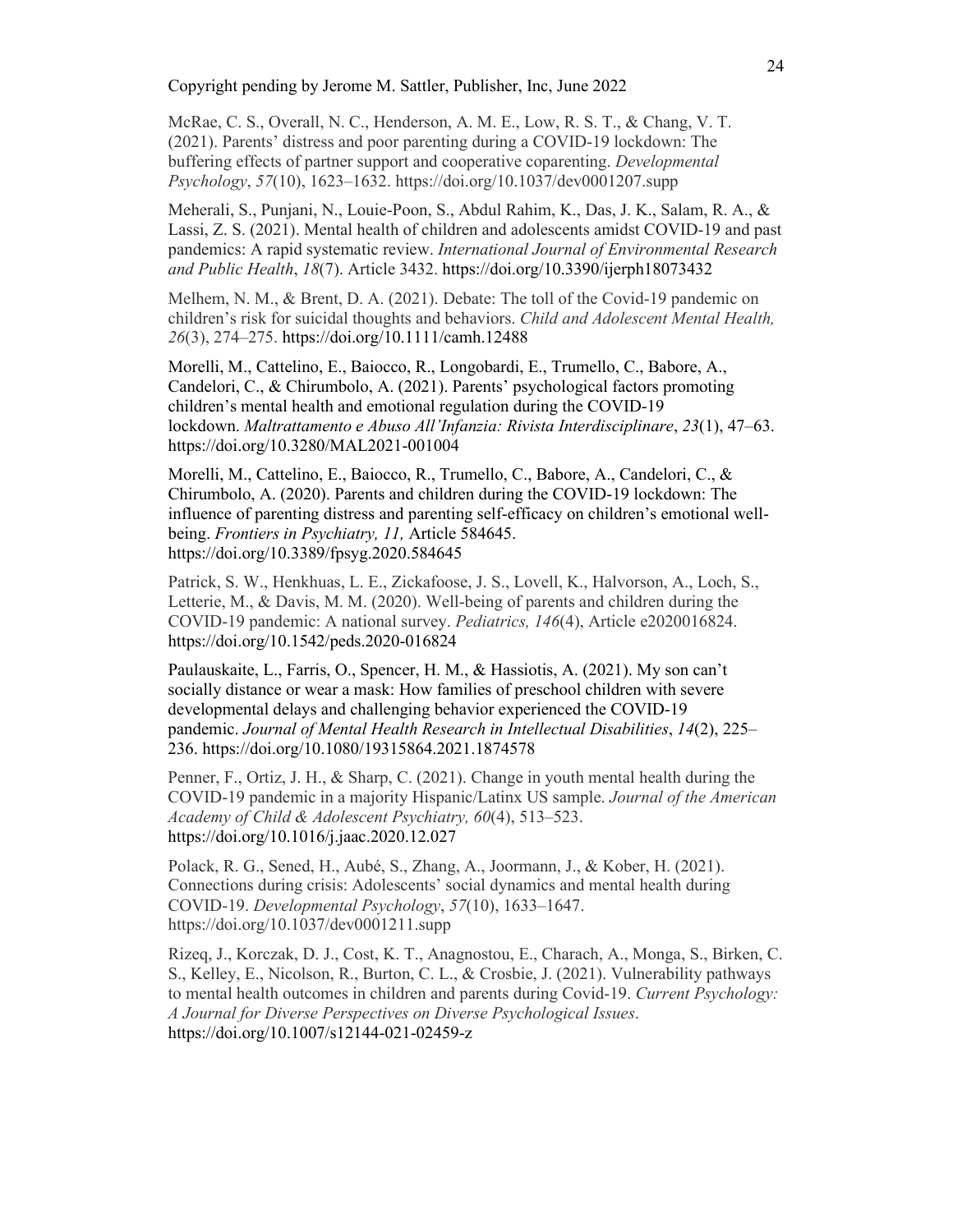Rousseau, C., & Miconi, D. (2020). Protecting youth mental health during the COVID-19 pandemic: A challenging engagement and learning process. *Journal of the American Academy of Child & Adolescent Psychiatry*, *59*(11), 1203–1207. https://doi.org/10.1016/j.jaac.2020.08.007

Saleem, S., Burns, S., Falenchuk, O., Varmuza, P., & Perlman, M. (2022). Heterogeneity in maternal and child mental health responses to the COVID-19 pandemic. *Early Childhood Research Quarterly*, *59*, 203–214. https://doi.org/10.1016/j.ecresq.2021.12.004

Salmon, K. (2021). The ecology of youth psychological wellbeing in the COVID-19 pandemic. *Journal of Applied Research in Memory and Cognition*, *10*(4), 564–576. https://doi.org/10.1016/j.jarmac.2021.11.002

Sattler, J. M. (2022). *Foundations of behavioral, social, and clinical assessment of children* (7th ed.). Jerome M. Sattler, Publisher.

Schmidt, A., Kramer, A. C., Brose, A., Schmiedek, F., & Neubauer, A. B. (2021). Distance learning, parent–child interactions, and affective well-being of parents and children during the COVID-19 pandemic: A daily diary study. *Developmental Psychology*, *57*(10), 1719–1734. https://doi.org/10.1037/dev0001232.supp

Sun, X., Updegraff, K. A., McHale, S. M., Hochgraf, A. K., Gallagher, A. M., & Umaña-Taylor, A. J. (2021). Implications of COVID-19 school closures for sibling dynamics among US Latinx children: A prospective, daily diary study. *Developmental Psychology*, *57*(10), 1708–1718. https://doi.org/10.1037/dev0001196

Taggart, D., Rouf, K., Hisham, I., Duckworth, L., & Sweeney, A. (2021). Trauma, mental health and the COVID-19 crisis: Are we really all in it together? *Journal of Mental Health*, *30*(4), 401–404. https://doi.org/10.1080/09638237.2021.1875415

Theis, N., Campbell, N., De Leeuw, J., Owen, M., & Schenke, K. C. (2021). The effects of Covid-19 restrictions on physical activity and mental health of children and young adults with physical and/or intellectual disabilities. *Disability and Health Journal 14*(3), Article 101064. https://doi.org/10.1016/j.dhjo.2021.101064

Thibodeau-Nielsen, R. B., Palermo, F., White, R. E., Wilson, A., & Dier, S. (2021). Child adjustment during COVID-19: The role of economic hardship, caregiver stress, and pandemic play. *Frontiers in Psychology, 12*, Article 716651. https://doi.org/10.3389/fpsyg.2021.716651

Tolou-Shams, M., Folk, J., Stuart, B., Mangurian, C., & Fortuna, L. (2021). Rapid creation of child telemental health services during COVID-19 to promote continued care for underserved children and families. *Psychological Services*, Advance online publication. https://doi.org/10.1037/ser0000550

United Nations. (2020). *Policy brief: The impact of COVID-19 on children*. https://unsdg.un.org/sites/default/files/2020- 04/160420 Covid Children Policy Brief.pdf

U.S. Surgeon General's Advisory. (2021). *Protecting youth mental health*. https://www.hhs.gov/sites/default/files/surgeon-general-youth-mental-health-advisory.pdf